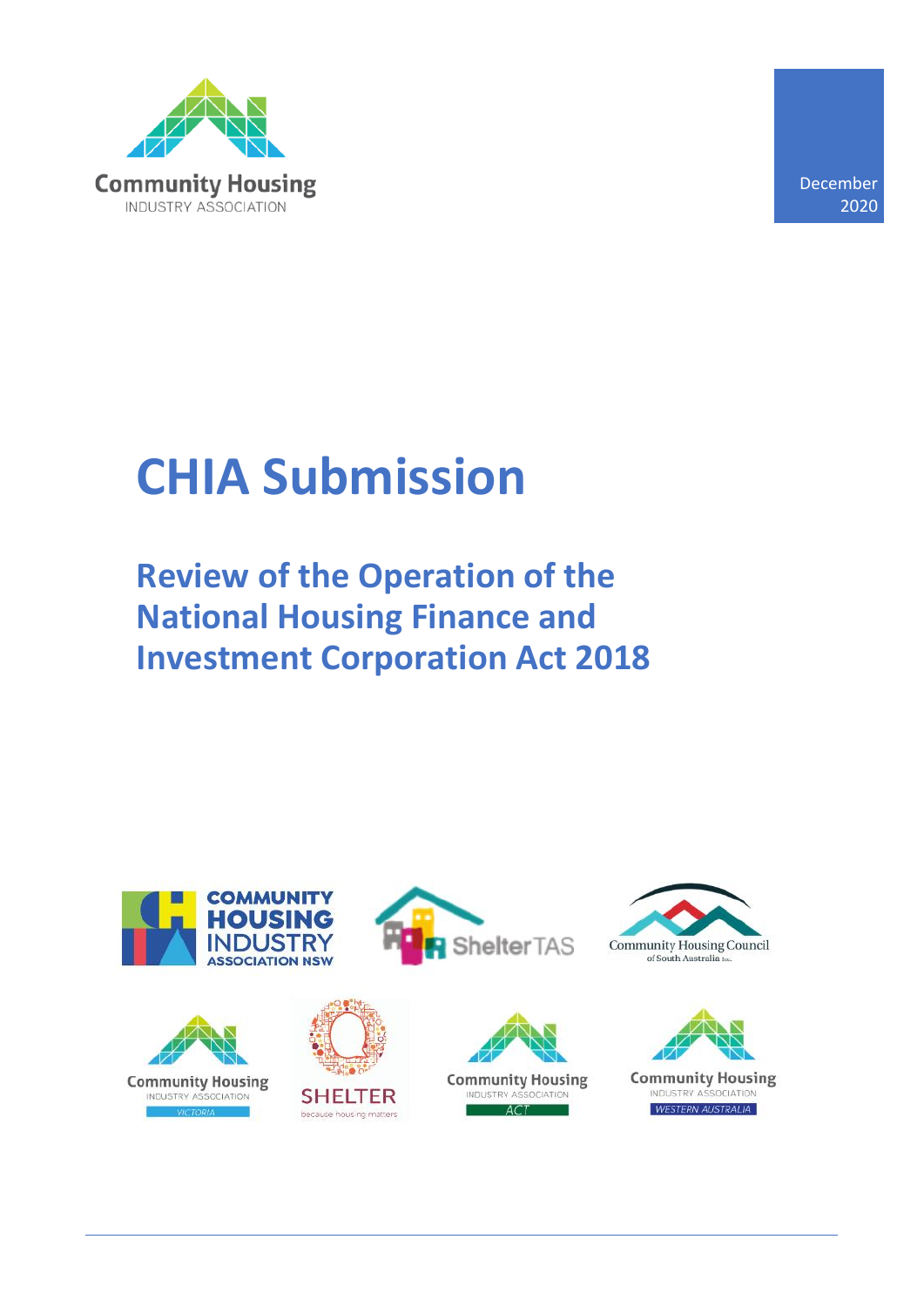

# **Review of the Operation of the National Housing Finance and Investment Corporation Act 2018**

## **Executive Summary**

**CHIA is the peak body representing not for profit community housing organisations (CHOs) across Australia. Our 170+ members manage a \$40 billion-plus portfolio of more than 100,000 homes, housing people on very low, low, and moderate incomes who find it hard to access affordable and appropriate tenancies in the private market.** 

The Community Housing Industry Association (CHIA) welcomes the opportunity to submit a response to the Review of the Operation of the National Housing Finance and Investment Corporation (NHFIC) Act 2018. Our submission has been informed largely by direct experience of working with and using services provided by NHFIC. In addition, the review has prompted us to reflect on that experience with members, as well as with other interested parties in academia, and in the investment community -both domestically and internationally. Our submission is focused on those parts of NHFIC's operations that are most relevant to CHOs' operations - specifically the Affordable Housing Bond Aggregator (AHBA; although we have also touched on issues connected with the National Housing Infrastructure Fund (NHIF) and the research function; acknowledging that the latter has only been in place for less than 12 months.

CHIA and its members are longstanding advocates for the establishment of an Australian financial intermediary for affordable housing and, at the outset, we wish to emphasise our view that NHFIC and specifically the AHBA has been a success. This is amply demonstrated by the issue of three social bonds in less than two years of operation, at highly advantageous – and decreasing – rates of interest. From a standing start, NHFIC was able to complete the processes and documentation to issue bonds, negotiate with State governments, assess the creditworthiness of CHOs, and secure investor interest. The demand from both CHOs and investors has been considerable and sustained. The outcomes in terms of both savings to CHOs and also for tenants, are well documented in NHFIC's social bond report<sup>1</sup> and individual CHOs' case studies. Not only have NHFIC's bonds been used to refinance existing loans, releasing equity for reinvesting in additional homes and services, but they have also supported new construction too.

The AHBA's success should come as no surprise. It is a prime example of evidence-based policy. Not only is its design influenced and underpinned by extensive research but its implementation was supported by broad sector engagement and expert advice and analysis. NHFIC has also received strong bipartisan support, adding assurance to potential investors of its likely longevity. The contribution of the NHFIC board and officers to successful implementation should also be commended.

<sup>1</sup> [nhfic-social-bond-report-2019-20-website-version.pdf](https://www.nhfic.gov.au/media/1487/nhfic-social-bond-report-2019-20-website-version.pdf)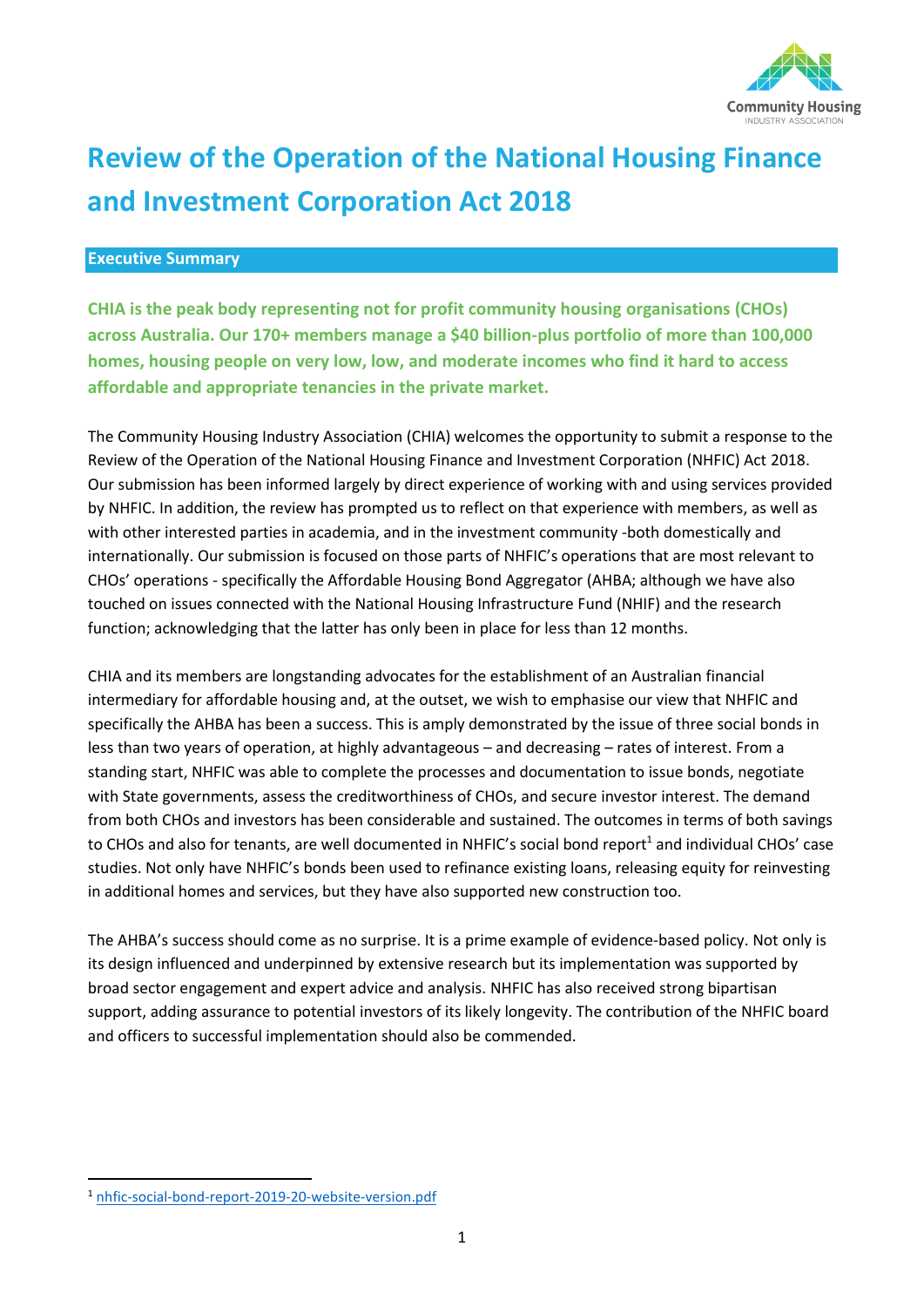

The whole enterprise is founded on extensive research conducted through AHURI<sup>2</sup>, drawing on the experience of successful overseas examples such as The Housing Finance

Corporation [\(THFC\)](https://www.thfcorp.com/) in the UK. This body of evidence was supported by sector contributions such as the CHIA NSW (then the NSW Federation of Housing Associations) project to 'operationalise' the AHURI research, producing a [blueprint](https://www.communityhousing.com.au/wp-content/uploads/2020/12/NSWFHA-Financial-Intermediary.pdf) for a financial intermediary.

The Affordable Housing Work Group (AHWG) established by the Council of Financial Federal Relations provided opportunities for consultation with CHOs, financial institutions and investors about 'ways to boost the supply of affordable rental housing through innovative financing models'. This was an excellent process. CHIA strongly supported the AHWG's recommendation to establish a bond aggregator and subsequent recommendations in its second report '*[Supporting the Implementation of an Affordable Housing Bond](https://treasury.gov.au/sites/default/files/2019-03/170921-AHWG-final-for-publication.pdf)  [Aggregator](https://treasury.gov.au/sites/default/files/2019-03/170921-AHWG-final-for-publication.pdf)'.* This report identified three key policy and regulatory reforms to 'assist with achieving the policy outcomes desired through the implementation of a bond aggregator', the first two of which were to occur by 1 July 2018 to support the BA's commencement. The recommendations were as follows:

- 1. Progress initiatives aimed at closing the funding gap that exists for delivery of social and affordable housing
- 2. 'Work together to develop and implement a uniform and nationally applied regulatory framework' …..'that specifically brought in Western Australia and Victoria'.
- 3. That the *National Industry Development Framework for Community Housing* be revised and updated to reflect findings and recommendations from the Review of the National Regulatory System for Community Housing.

Following the Federal Government's decision to progress the AHWG bond aggregator recommendation CHIA (through its previous CEO, Peta Winzar) was then part of the expert panel that advised the government about the design, establishment and implementation of what became NHFIC. This process was underpinned by further practical research, notably the 2017 EY report: *[Advice, modelling, evidence and an](https://static.treasury.gov.au/uploads/sites/1/2017/09/c2017_222774_EY_report-2.pdf)  [implementation plan for the establishment of an affordable housing bond aggregator.](https://static.treasury.gov.au/uploads/sites/1/2017/09/c2017_222774_EY_report-2.pdf)* 

EY concluded that 'Government should commence work to establish the (bond aggregator) BA as part of the NHFIC, noting that CHPs (CHOs) are likely to be the primary agents to maintain and expand the stock of affordable housing'. It noted that unlike international counterparts, CHOs were unable to access long term finance via capital markets and were thus 'relying on shorter term bank debt (typically 3-5 years). The report authors argued that longer term capital markets finance would 'lower interest costs and better match the sector's asset life – a core principle of good corporate finance practice – and can therefore make a meaningful contribution to the Australian sector's growth in scale and sophistication.' This contribution would, they found, be enhanced by the Federal Government guaranteeing the BA's issuances, the guarantee being 'most suited to meet identified market gap and the BA objectives' plus the 'additional pricing benefit associated with an explicit guarantee should drive further benefits for CHPs'.

This review aims to assess NHFIC's impact on the CHO sector and (social and affordable) housing supply. NHFIC, and specifically its AHBA, is an essential component of the policy architecture. In the absence of complementary action, however, NHFIC will be constrained in what it can achieve to tackle one of the most pressing policy challenges facing the Federal and State and Territory governments: the increasing shortfall

<sup>2</sup> Lawson, J., Berry, M., Hamilton, C. and Pawson, H. (2014) *Enhancing affordable rental housing investment via an intermediary and guarantee*, AHURI Final Report No. 220, Australian Housing and Urban Research Institute Limited, Melbourne, https://www.ahuri.edu.au/research/final-reports/220.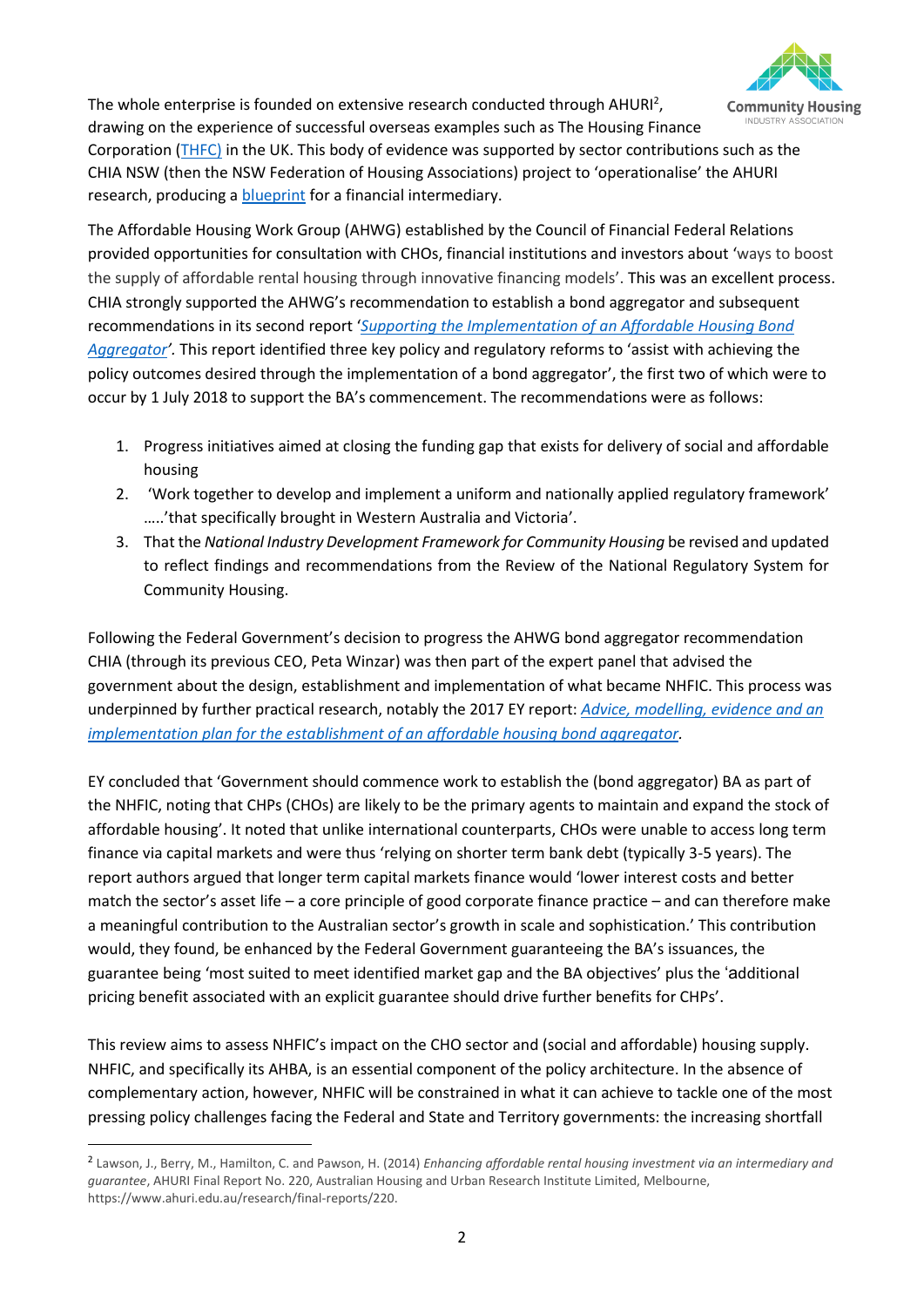

of rental housing affordable to households in the bottom two income quintiles. Later in the submission we touch on the factors identified in the previously cited research and reports that would enable NHFIC and the AHBA to build on their successful start.

In the meantime, recognising NHFIC's successful start, CHIA is not recommending significant changes to the way in which it operates. It has attracted institutional investors to a new asset class by providing assurance of its long term, stable and very low risk nature. However, it is early days and premature to conclude the market failure NHFIC was set up to address has been resolved.

If confidence is to be maintained and further extended then changes to the model must be to enhance these features of the investment. Significant changes to the model must be avoided in the short term and if necessary in the longer term, planned in such a way as to mitigate any adverse consequences. This is particularly the case in respect of the government guarantee. It is not only institutional investors that require assurance that the guarantee will remain in place, and the cap lifted in response to demand. CHOs need to be confident that NHFIC will be in a position to meet their demand for loan - uncertainty in this respect will hobble strategic planning and the ability to commit to new transactions that increasing supply.

Below we have summarised our recommendations, made in the body of the report. In the report we also make comment on the potential budgetary implications of these recommendations.

### **Recommendations**

- 1. NHFIC should build on its success and work with the community housing industry to:
	- a. refine and streamline processes, potentially tailoring products to match the size and complexity of loan
	- b. consider modifications to its loan conditions, and settings to, for example, to its security package requirements that would allow CHOs more flexibility in negotiating loans from the commercial sector.
	- c. consider longer-dated tenor loans up to 20 years.
- 2. The investment mandate should be amended to enable the use of the NHIF for direct equity investments and grant into social and affordable housing, delivered by not for profit registered CHOs
- 3. Indigenous Community Housing Organisations (ICHOs) that are registered in 'local schemes' that mirror the NRSCH requirements in all other respects should be allowed to apply for NHFIC finance
- 4. The Commonwealth Government should commit to further increases in the cap and extension of the guarantee beyond 2023, until alternative measures that secure similar pricing are put in place.
- 5. The Commonwealth Government and state and territory governments should re-engage with the NRSCH review and commit to resolving the issues that appear to be preventing progress to the establishment of a higher powered and genuinely national system
- 6. NHFIC should establish a reference group / advisory committee with expertise in affordable housing development and operation.
- 7. The potential future direction of NHFIC should be the subject of further (and substantial) engagement with all stakeholders. Current issues to explore include:
	- a. Planning for end of the bonds' terms -designing the options for refinancing
	- b. Building on the current outcomes framework for assessing bonds, to support the development of a standard sustainability reporting framework for social housing that would allow not just NHFIC to provide robust evidence of achievement but also CHOs to demonstrate their 'worth'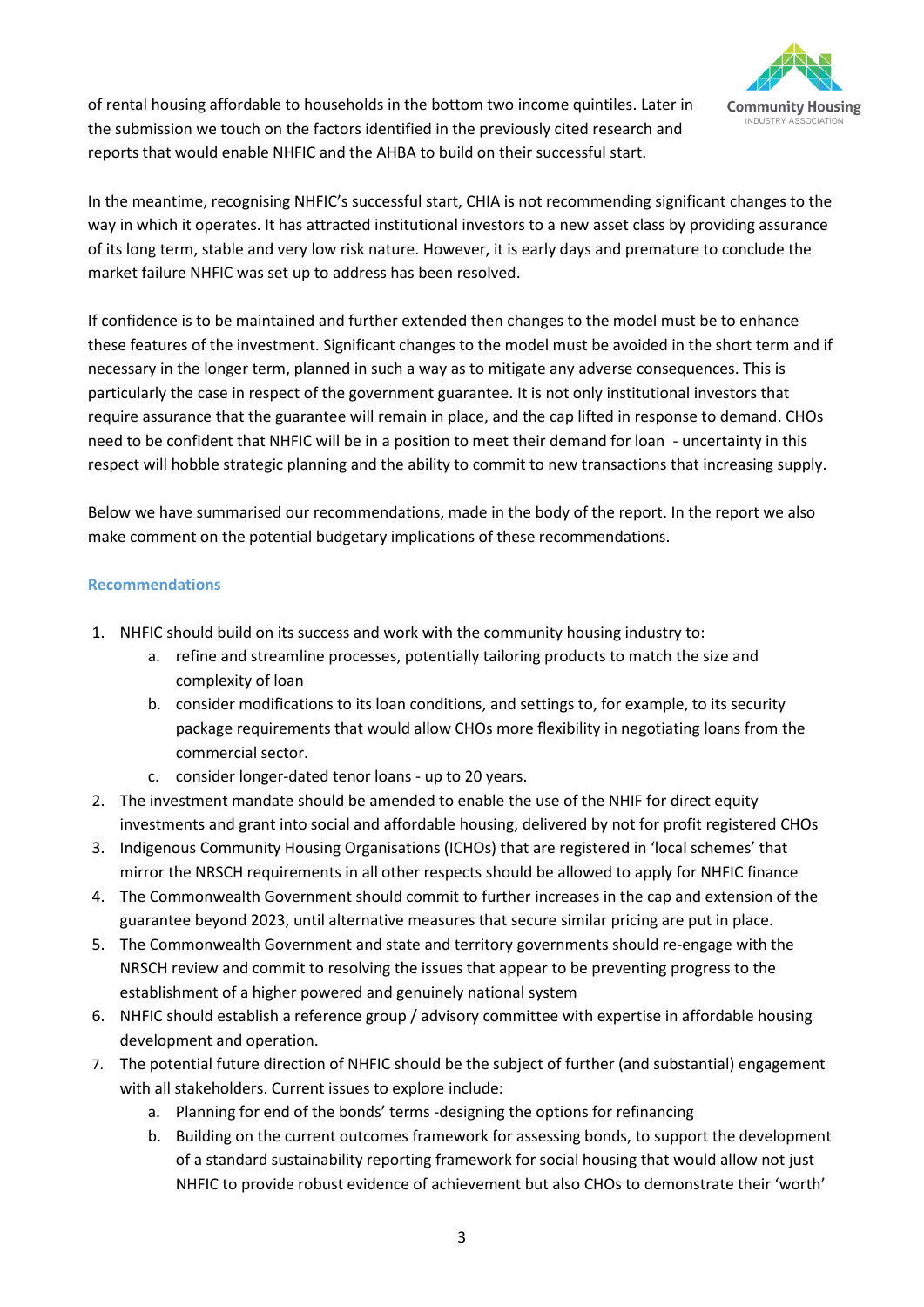

to a wide range of investors. One [example](https://thegoodeconomy.co.uk/resources/reports/SRS_final-report_2020-11-16-094356.pdf) is the framework developed by the Good Economy and supported by 39 UK housing associations and 31 investors including THFC and NAB

c. a potential role in facilitating equity investments.

#### **Contact:**

Wendy Hayhurst CEO Community Housing Industry Association Tel: 0421 046 832 Email[: wendy.hayhurst@communityhousing.com.au](mailto:wendy.hayhurst@communityhousing.com.au)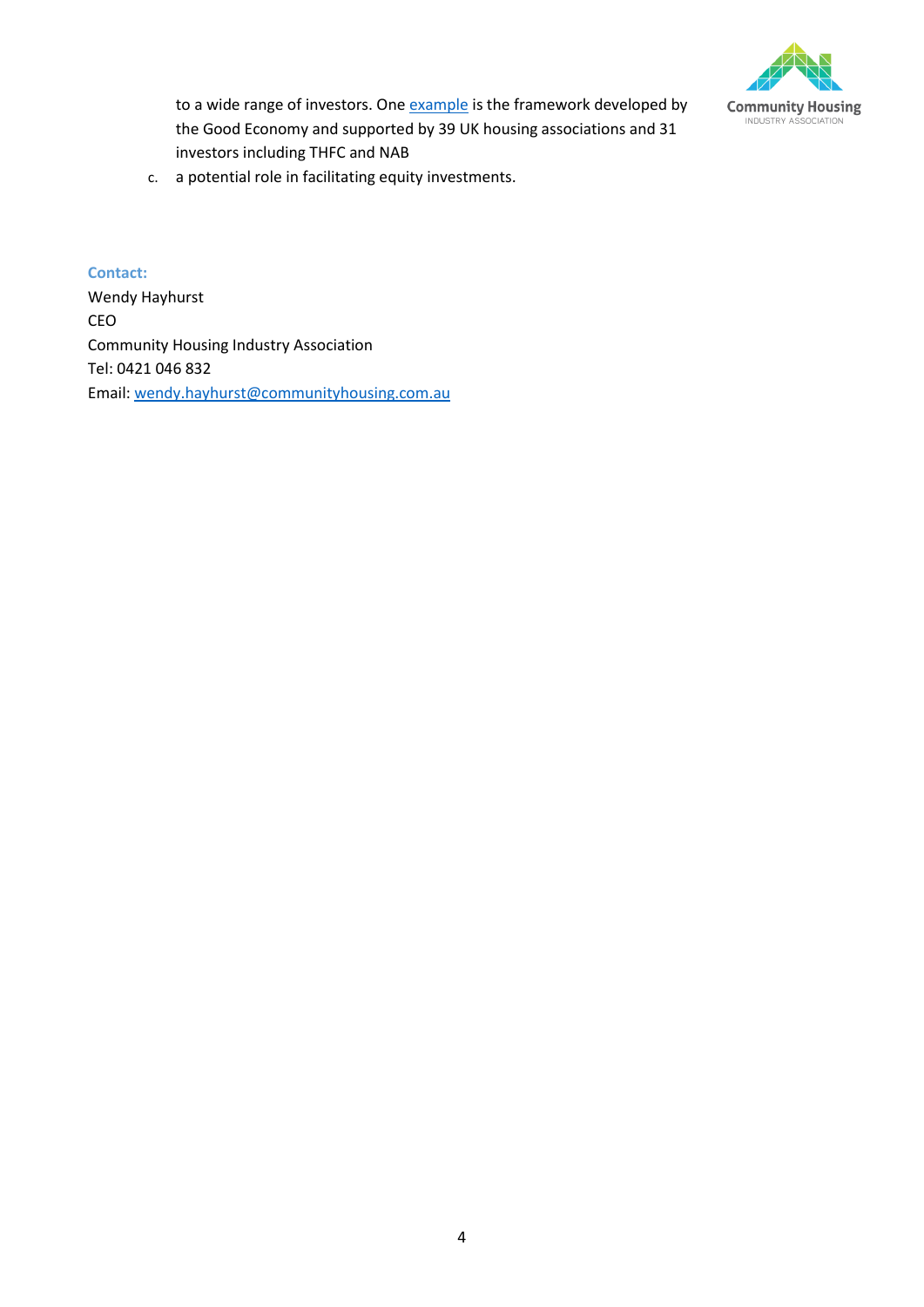

# **Review of the Operation of the National Housing Finance and Investment Corporation Act 2018**

# **Introduction**

The Community Housing Industry Association (CHIA) welcomes the opportunity to submit a response to the Review of the Operation of the National Housing Finance and Investment Corporation (NHFIC) Act 2018.

CHIA is the peak body representing not for profit community housing organisations (CHOs) across Australia. The industry provides one in five of Australia's social rental properties, complementing public housing. CHOs manage a \$40 billion-plus portfolio of more than 100,000 homes, housing people on very low, low and moderate incomes who find it hard to access affordable and appropriate tenancies in the private market. Our 170 plus members include the largest (managing over 10,000 dwellings) to those with less than 100 homes. Our members provide a diverse range of housing for Aboriginal people, people with disabilities and the formerly homeless.

#### **About our submission**

This submission is informed by our (and our members') knowledge of social and affordable housing and experience in the community housing industry as well as working with NHFIC and using its services. In preparing the submission we also consulted with members, with other stakeholders and with independent experts. We also appreciated the willingness of the review team to meet on several occasions with CHIA and its members. The written submission aims to reinforce and build on the points made in those sessions.

Rather than tackle all the areas identified in the review's issue paper we have focused on those most relevant to our industry as outlined below. We have also focused on the social and affordable housing part of the housing spectrum. The submission therefore covers the two areas listed below and the detailed issues bullet-pointed under each of these main headings:

# **1. The impact of the National Housing Finance and Investment Corporation (NHFIC) on the Community Housing Provider (CHP) Sector**

- **a.** The CHP sector's access to finance including whether NHFIC has represented a more efficient source of funds, reduced refinancing risks, and reduced borrowing costs;
- **b.** The scale and prominence of CHO sector delivery of sub-market rental housing including through partnerships with the private sector and institutional investors;
- **c.** Improving the attractiveness of affordable housing as an asset class for private investment; and
- **d.** The financial capacity of the CHO sector through the provision of professional advisory services (via the Capacity Building Program) – including in relation to NHFIC applications, business planning, property development, risk management and financing.

#### **2. The Role of NHFIC in Housing Supply**

**a.** The appropriateness of NHFIC's financing, including NHFIC's ability to complement, leverage or support Commonwealth, state or territory activities relating to housing that otherwise would not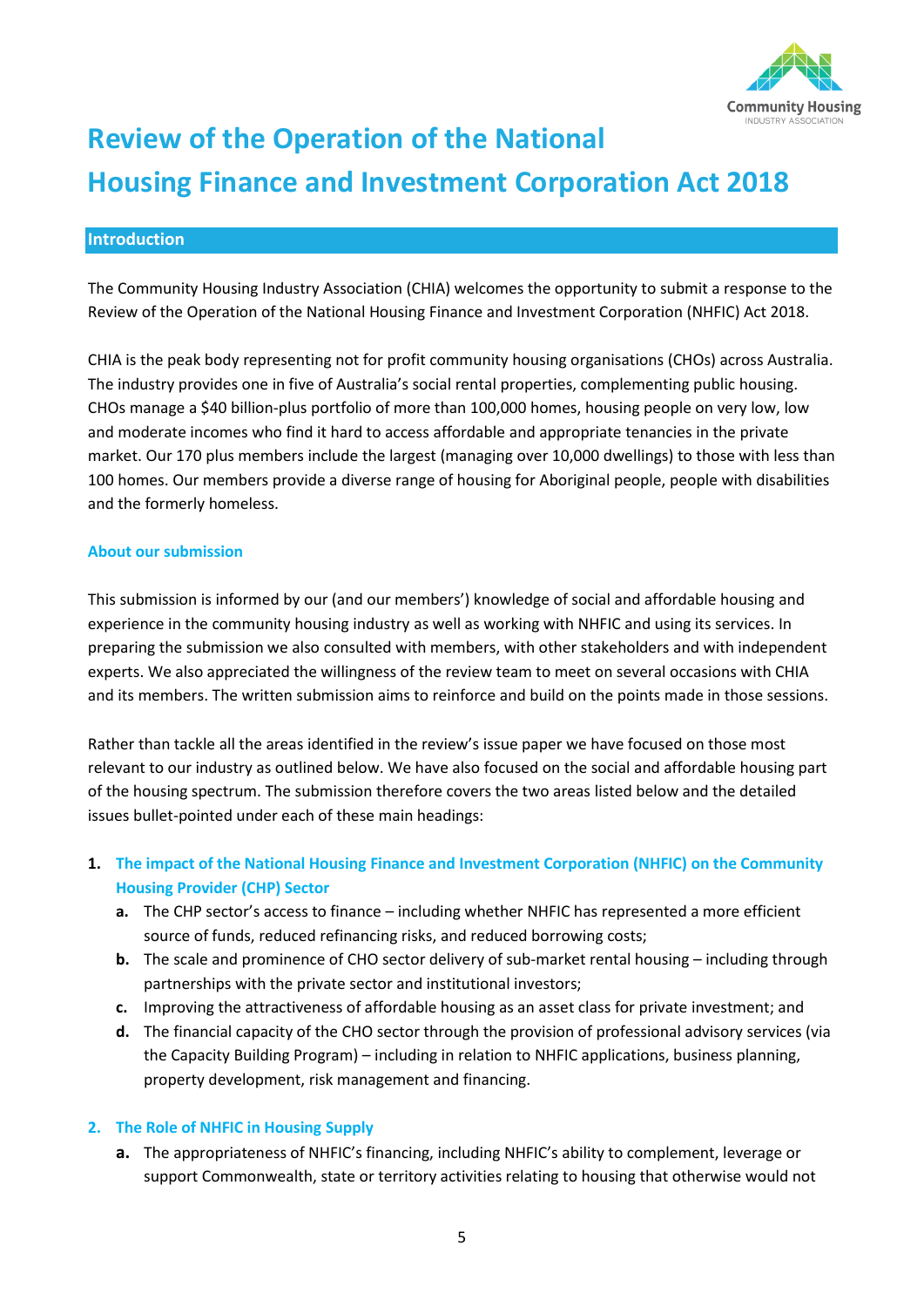

have occurred; NHFIC's role in facilitating additional investment in housing, including social and affordable housing;

- **b.** Whether the scope of the definition of 'eligible project proponents' and 'eligible projects for NHFIC financing' outlined under the Investment Mandate is effective; and
- **c.** The suitability of the government guarantee for NHFIC's liabilities, including its bond issuances.

In Appendix 1 we have also summarised the housing challenges in which NHFIC has an important role to play. It explains the importance of NHFIC but also why it needs to be supported by other policy measures. While we acknowledge NHFIC's role in broader housing affordability issues CHIA believes that its prime focus should be on those parts of the housing system where government intervention is necessary to address market failure. In Appendix 2 we have briefly explained the community housing sector and the advantages for government in investing in the sector.

# **1. The Impact of NHFIC on the Community Housing Sector**

# **1a. CHOs' access to finance – including whether NHFIC has generated a more efficient source of funds, reduced refinancing risks, and reduced borrowing costs**

AHURI research indicated that the single greatest issue for CHOs in obtaining private finance to complement necessary government support was their inability to access long term funds at reasonable rates: '*Clearly the short loan terms experienced by CHOs in the current market do not match the asset life of the rental dwellings, and add significant refinancing risk as well as recurring time burden of negotiating new loans time after time. It is the single most untenable borrowing condition facing CHOs in Australia today, underscoring the relevance of this project's exhaustive search for more workable financial mechanisms'* 3

The AHBA has had an immediate impact and 22 CHOs have already accessed NHFIC bond finance, a number on more than one occasion, both to refinance existing loans and secure funding for new social and affordable housing developments. We understand that NHFIC is also negotiating further bond issuance. As anticipated, loans have been concentrated in jurisdictions where the state or territory governments have supported CHOs as a social housing delivery vehicle, both through state/territory programs and, historically, to complement Federal Government initiatives such as the National Rental Affordability Scheme (NRAS) and the Social Housing Initiative. Successful applications have been received primarily but not exclusively from larger CHOs - i.e., those registered as Tier 1 in the National Regulatory System for Community Housing (NRSCH) and the WA scheme, or Housing Associations in Victoria. This was to be anticipated given that it is these CHOs that generally have the financial capacity and development experience necessary to exploit the opportunity.

Feedback from CHOs who have accessed funding has been overwhelmingly positive. NHFIC's own social bond report<sup>4</sup> includes testimony from individual CHOs about how the combination of lower rates and longer tenor compared to those previously available have provided the confidence to proceed with longer term business strategies. All have commented favourably on the application process, recognising that NHFIC necessarily adopted a prudential approach in its first issuances. This could have hardly been

<sup>3</sup> Lawson, J., Berry, M., Hamilton, C. and Pawson, H. (2014) *Enhancing affordable rental housing investment via an intermediary and guarantee*, AHURI Final Report No. 220, Australian Housing and Urban Research Institute Limited, Melbourne, <https://www.ahuri.edu.au/research/final-reports/220> p34.

<sup>4</sup> [nhfic-social-bond-report-2019-20-website-version.pdf](https://www.nhfic.gov.au/media/1487/nhfic-social-bond-report-2019-20-website-version.pdf)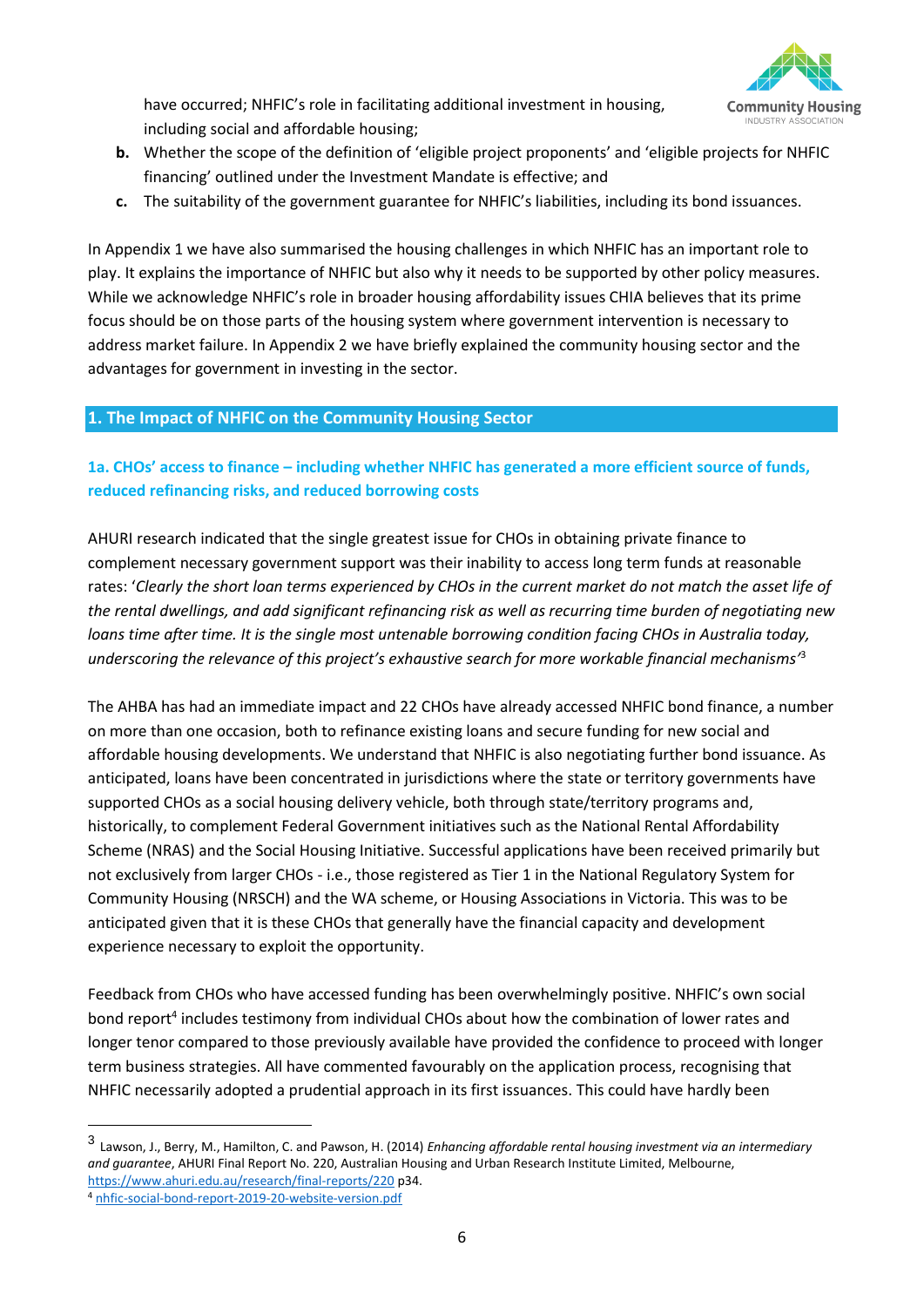

otherwise given it was building confidence with risk averse investors unfamiliar with the community housing industry while, at the same time, protecting against the guarantee

being called upon. One CHO with previous experience of negotiating long-term finance noted that they had experienced a similar application process and concluded that this might be typical practice for financiers dealing with long-term low risk investments. Clearly, going forwards there may be a role for NHFIC to have tailored products and policies for different CHOs to suit their size, the purposes for which finance is sought and the risk associated with the proposal. These would have varied levels of credit policy and credit assessment processes.

The community housing industry, however, acknowledges that during its short existence to date NHFIC has already demonstrated a willingness to modify processes and has, for example, introduced cashflow lending in response to community housing industry feedback.

Given its success, NHFIC is now in a position to work with the community housing industry to:

- a. refine and streamline processes, potentially tailoring products to match the size and complexity of loan
- b. consider modifications to its loan conditions, and settings to, for example, its general security package requirements that would allow CHOs more flexibility in negotiating loans from the commercial sector
- c. consider longer-dated tenor loans that move from 10 years to 20 years. (**Recommendation 1**)

We do not anticipate these changes will have a budgetary impact.

CHIA has been made aware of two concerns about NHFIC's role in the market. Firstly, that its costs and terms and conditions may be needlessly excluding smaller CHOs. And, secondly, that it is 'crowding out' commercial lenders.

On the first point, CHIA believes that NHFIC facilities should be available to any registered CHO regardless of size, providing that the organisation meets the standard loan conditions and can demonstrate the required financial capacity. For the more complex and bespoke transactions (such as cash flow lending) we appreciate that to be cost effective a minimum size loan is likely to be necessary. As NHFIC broadens its CHO client base and transactions become more diverse it should consider differentiated margin pricing as the one size fits all may not be fit for purpose for future.

At the outset, there were a few questions raised about the cost of arranging the finance and also the perceived minimum loan amount. To an extent these concerns have been addressed with NHFIC confirming that it will consider loans of any amount. Indeed, while media attention has been focused on issuance to larger CHOs, two smaller loans of \$4.9M and \$7M were made from its first two bonds. As acknowledged earlier in this submission the application process is more intensive and costly than that some CHOs have experienced for a short term commercial loan, a procedure explained by the longer tenor and the guarantee requirements. NHFIC has responded to requests to seek ways to minimise the loan transaction costs and is, we understand, shortly to introduce the option for CHOs to use standard legal documentation. The capacity grants also provide eligible CHOs with the option to access professional advisory services to assist with loan applications.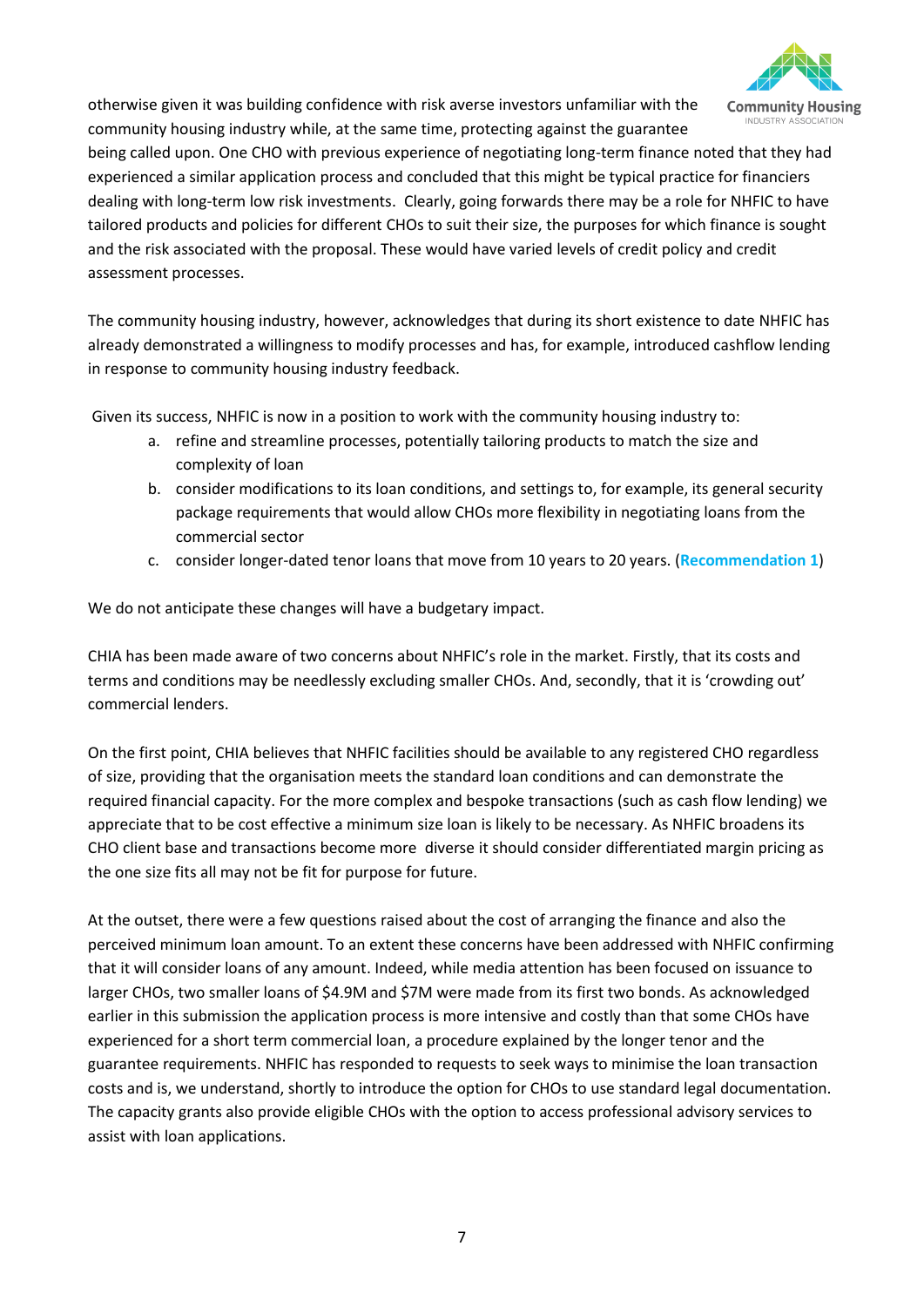

Clearly NHFIC long-term debt may not best suit all CHOs' requirements. Some CHOs who have benchmarked costs and conditions have decided that alternative commercial

lenders best meet their needs. This is the case not just for smaller CHOs but also larger providers seeking construction loans.

In our short governance section, we have proposed a mechanism - the advisory committee - that could (amongst other things) provide confidence NHFIC is provides fair access to all registered CHOs.

On the second question of concern brought to our attention by the Review team, we are unaware of any evidence that NHFIC is 'crowding out' the commercial sector. As just demonstrated commercial lenders are still active in the part of the market where they can offer a competitive product, including construction loans. The AHBA was set up to address a market failure, i.e., to enable CHOs to access long term finance not on offer from commercial institutions. In the words of Associate Professor Julie Lawson in correspondence with CHIA, NHFIC is in fact **'***crowding in" - it is not "crowding out" investors but rather leading the market, playing a role attracting investment in affordable housing bonds to finance regulated affordable housing. Retail banks and credit unions can play a catch-up role as (and if) the market expands'*. This would be consistent with the UK scene where THFC which offers a government guarantee with some of its investment options, is but one of many financiers to the not-for-profit housing sector.

Often unremarked is the fact that commercial institutions have 'benefited' from NHFIC in other ways. ANZ UBS and Westpac for example were joint lead managers of the latest \$562M social bond.

It is in the interests of the community housing industry (and ultimately the people we need to house) that NHFIC and the commercial sector work well together to provide the lowest cost finance made available on the best possible terms.

Going forwards there is scope for NHFIC to work in partnership with the sector by contributing resources from its research budget to develop a standard sustainability reporting framework for social housing. A widely accepted reporting standard that allows CHOs to report their performance in a transparent, consistent and comparable way will raise their profile with the investor community and stimulate further interest in social and affordable housing.

# **1b. The scale and prominence of CHP sector delivery of sub-market rental housing – including through partnerships with the private sector and institutional investors**

For NHFIC's social bond report, independent modelling assessed \$202M in savings over 10-12 years to participating CHOs, generated by longer tenor, fixed interest loans. This saving could theoretically deliver up to 820 new community housing homes. NHFIC has also provided the lion's share of the financing requirement for all recently completed and new social and affordable housing developments – estimates of the homes it has 'supported' include the refinancing of 5,435 existing, and financing of 1,291 new, homes.

While some of NHFIC's finance has been for refinance this is clearly an efficient use of NHFIC funds. The refinance has been used to create equity that the sector can use to for new projects.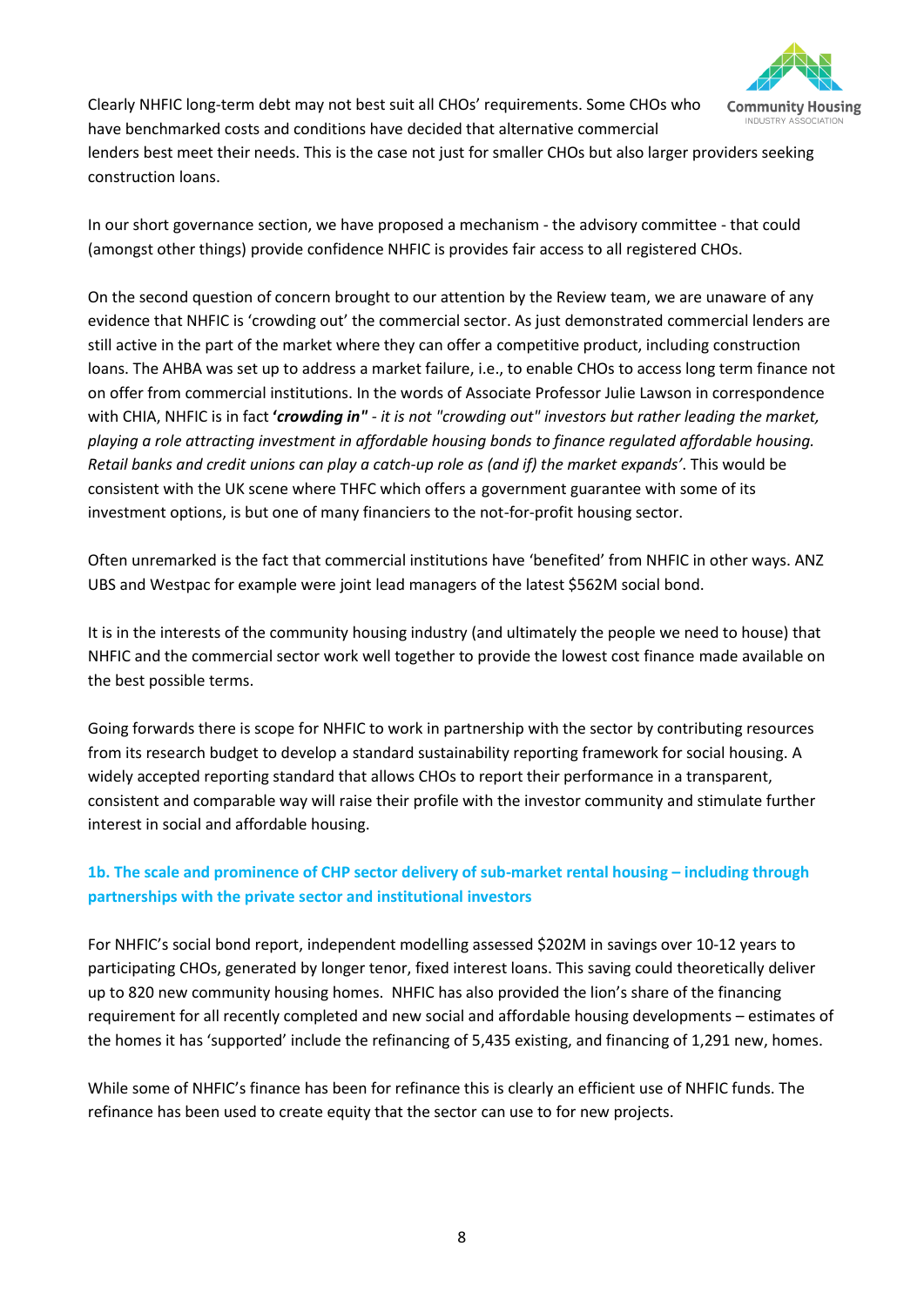

CHOs have also reported that the availability of long-term finance has enabled some otherwise marginal projects to cross the feasibility threshold. Others have noted they have been able to include a small number of additional units.

CHIA has heard that some commentators believe that more debt could be taken on by the sector; presumably an assertion that some CHPs retain assets as yet unencumbered as loan security. This may be so in some instances but apparent 'spare capacity' needs to be assessed against constraints on borrowing:

- As emphatically concluded by the Affordable Housing Working Group, the capacity to take on debt (in terms of being able to provide security) is insufficient to make *social or affordable* housing projects viable. The key limiting factor is an organisation's ability to source matching government financial or equivalent support for projects, not its capacity to designate owned assets as loan security.
- Some CHOs face financial hurdles imposed by State and Territory Governments that limit borrowing capacity.
- Some states and territories have been slower or have yet to complete 'tripartite agreements' with NHFIC that will facilitate lending to the community housing industry. Our observation is that NHFIC has been determined to secure these agreements and progress has been made.
- CHOs need to balance development risk against the requirement to ensure tenancy and asset management outcomes. Governing bodies are rightly concerned to protect these parts of their businesses.

There are however, as noted earlier in the submission, potential ways in which NHFIC's security requirements could be modified to enable some CHOs to prudently extend their borrowing.

However, the AHBA is not the prime driver of whether CHOs are able to construct new social and affordable housing. As predicted in the EY report cited earlier '*solve the sector's primary concern – the funding gap and level of Government intervention required to make projects commercially viable – as the BA is not intended to loan to ventures or entities that cannot meet its credit requirements. The drivers of the funding gap and other sector challenges ……. may be summarised as a function of a low margin, regulated business model largely dependent on Government intervention. The BA will however, enhance the sectors commercial viability by providing more efficient debt finance, and other qualitative benefits*.'

The same report reinforced the point that the funding gap needed to be addressed by noting that at the time (2017) '*Options to address the funding gap are being further considered by the Affordable Housing Working Group (AHWG*)'. Up until now Federal, State and Territory Government social and affordable housing investment has been limited and / or not directed at the community housing industry. The Victorian Big Housing Build announced in November 2020 is the first substantial government program and we anticipate that NHFIC will play an important part in providing finance to the sector to deliver this.

In summary, NHFIC has played its role well in contributing finance to enable housing to be developed but under its current investment mandate is constrained in its ability to assist CHOs further. Clearly the major role in supporting the CHO sector to deliver more homes lies with the Federal, State and Territory Governments. Not only do they control the levers to plug the funding gaps via expenditure programs or land policy, but state and territory governments can as noted earlier control what debt CHOs can take on by setting financial standards that constrain activity.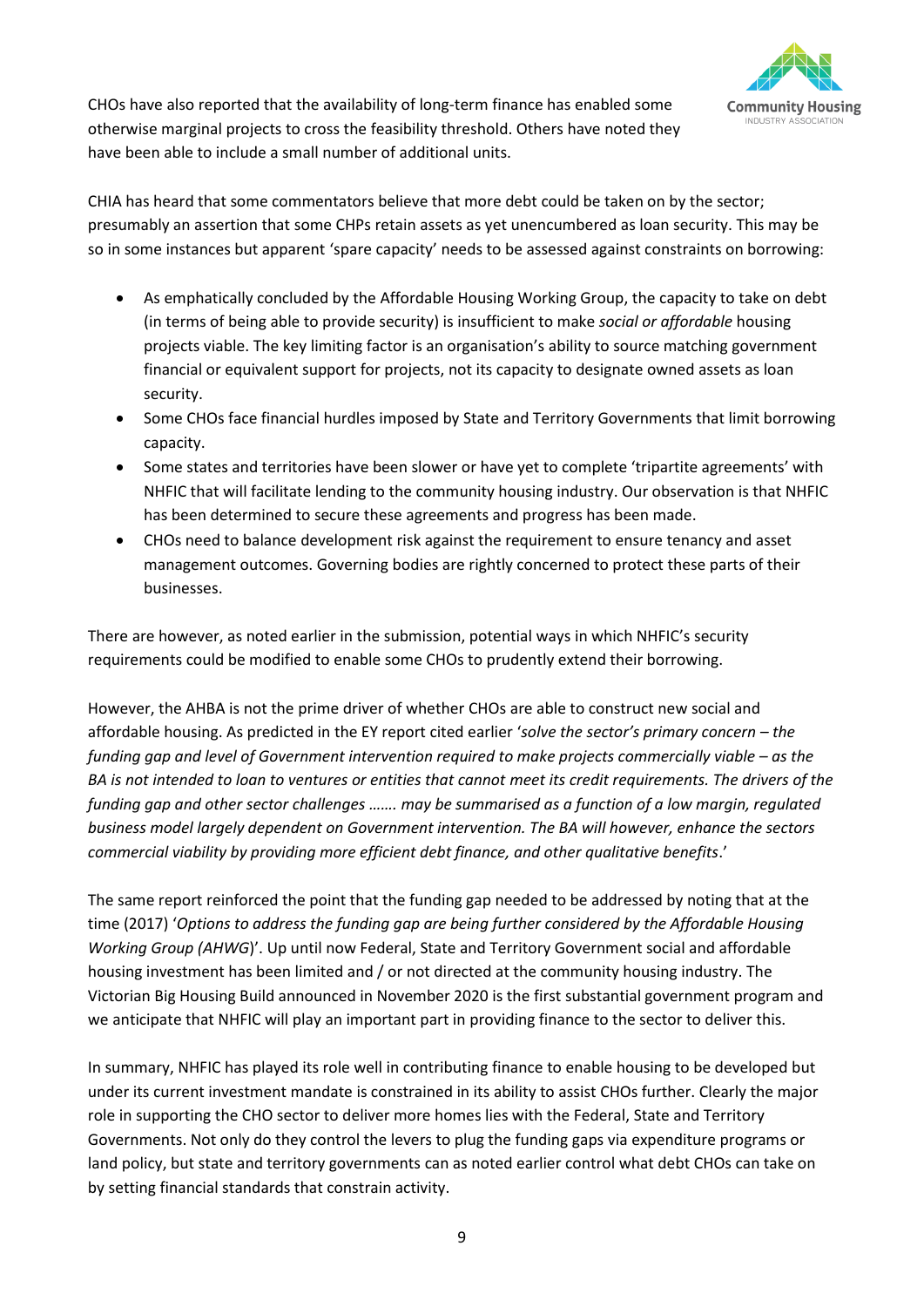

CHIA has also made proposals in its last two Pre-Budget Submissions [here](https://www.communityhousing.com.au/wp-content/uploads/2020/08/2020-CHIA-Federal-Budget-submission-Updated-AUGUST-2020.pdf?x67653) an[d here](https://www.communityhousing.com.au/wp-content/uploads/2020/01/2020-CHIA-Federal-Budget-submission-FINAL-.pdf?x67653) to the Federal Government on how it might support more social and affordable housing, in partnership with States and Territories. We have made other recommendations later in the submission.

# **1c. Improving the attractiveness of affordable housing as an asset class for private investment;**

The demand for bonds issued by NHFIC demonstrates its success. All three bonds were oversubscribed by domestic and overseas investors, attracted new investors for each issue and were rated Triple A. Regular repeated issuance has provided investor confidence. NHFIC is great evidence-based policy, well implemented.

In the project commissioned by CHIA NSW, as cited earlier in this submission, the authors noted several characteristics of a financial intermediary that would attract institutional investors. These are summarised below:

- It will aggregate the individual finance requirements for CHOs in order to package them to an institutional market scale.
- It will act as a credible, financially sophisticated, single representative face for the sector to engage with the institutional markets and advocate on its behalf.
- It will represent the sector to investors providing reciprocal education and communication. CHOs are mostly small not-for-profit organisations operating successfully in their local communities, but individually lacking the scale and financial credibility to operate at an institutional level. Balance sheets are strong, but relatively small, and apart from the benefits of property transfers, capital creation is slow due to thin operating margins. However, CHOs manage stable operating businesses with high quality cashflows predominantly derived from tenant rental that is sourced from government benefits. There is excess demand for the properties being managed and this is unlikely to change given long waiting lists. The largest credit risk with these businesses is managing maintenance, vacancy and tenant turnover to minimise disruption to rental flow.
- The Intermediary will establish standardised credit terms and conditions and ensure these are harmonised with the investors' requirements. As the interface between the CHPs and the investors, the Intermediary will free individual CHPs of the cost and inefficiency of negotiating finance separately. The result will be to ensure all CHPs who participate will receive consistent terms in their financial dealing.

One investor described NHFIC bonds to CHIA 'as attractive because they stack up on a risk-adjusted return basis because they echo the traditional characteristics of a government bond, due to the government guarantee provided'.

Critical to the attractiveness of the investment has also been that NHFIC lending has gone to not for profit registered CHOs. For this submission we consulted a number of superannuation funds. We asked them whether they would be concerned if NHFIC included 'for profit' build to rent proponents. Their view is summed up by one response, 'Both our perception of risk and purpose would change. NHFIC was established as a bond aggregator to provide loans for not for profit registered housing providers. We don't understand why NHFIC's purpose would be changed in such a way, especially when there is still demand for funding for new construction in the CHO sector to meet demand for social and affordable housing. Build to rent should be considered as any standard commercial enterprise.'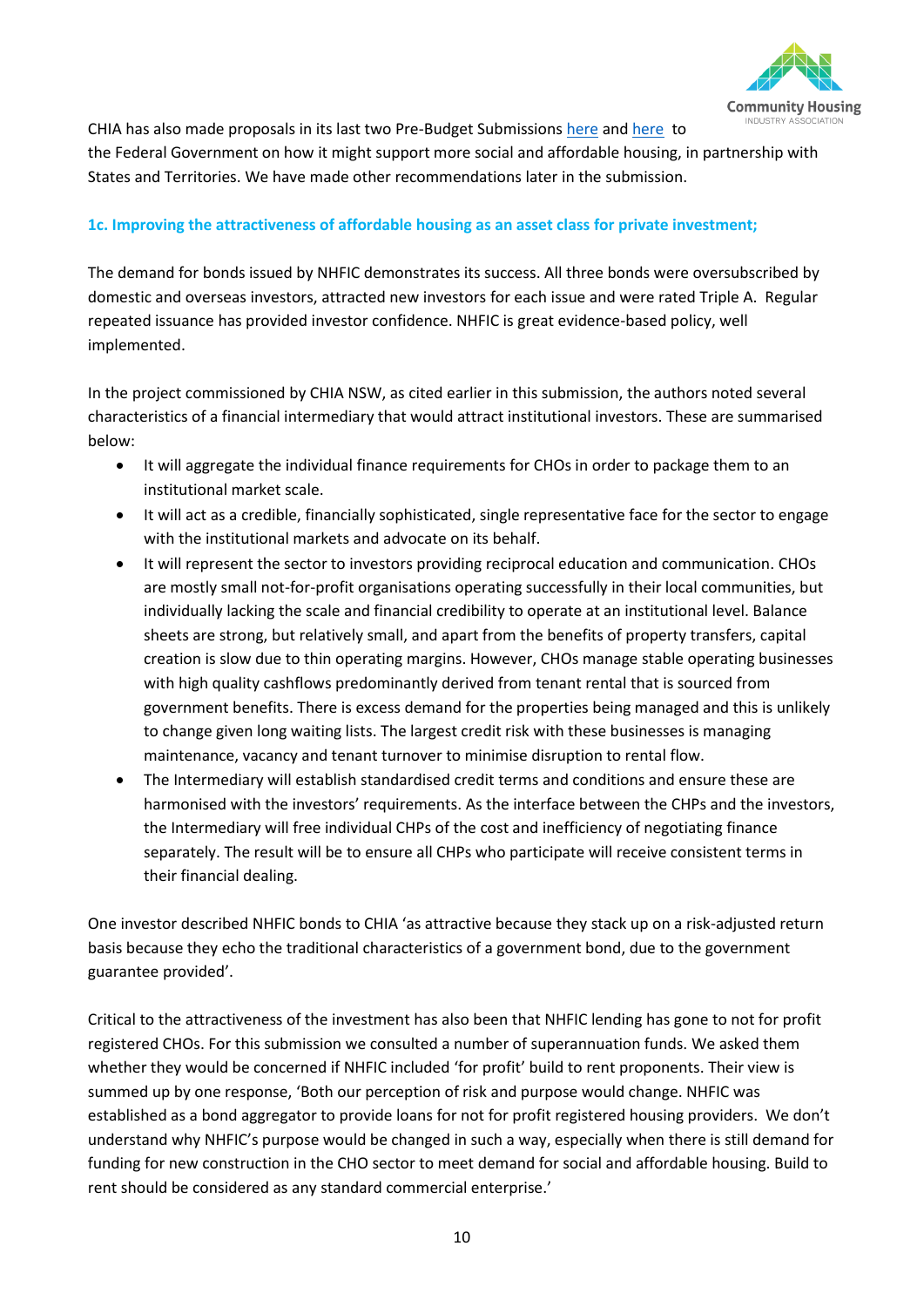

Clearly it is still relatively early days and the importance of maintaining investor

confidence by making no major changes in policy settings is clear. NHFIC has performed well but capital markets need to witness long-term loan performance over an economic cycle. The market failure that led to the creation of NHFIC still exists and has not been corrected. To correct the market failure, bond markets need enough time and evidence loan performance and to see the stable, secure borrowing that the sector can deliver.

One further observation we would make is that it is important the Commonwealth Government maintains its role in social and affordable housing. Institutional investors require scale - provided by a national market - and diversification (i.e. across markets). None of the smaller states, at least, could achieve development of this asset class acting alone and some of the larger ones have not invested in community housing at any scale. One of the original arguments for aggregation was that it allowed for the matching of demand from a small and diverse sector to large investors seeking scale and consistency to invest. It is the aggregation of demand and the guarantee that have operated in tandem to draw the institutional investors in.

# **1d. The financial capacity of the CHO sector through the provision of professional advisory services (via the Capacity Building Program) – including in relation to NHFIC applications, business planning, property development, risk management and financing**

CHIA administers the capacity-building fund for NHFIC. The program was designed by NHFIC to conform to their investment mandate and available for services to assist CHOs with loan applications. Grants are available for up to \$20,000. Initially restricted to smaller CHOs, there were understandably few applications. Since being extended to larger CHOs in November 2019, the scheme has generated a steady flow of applications. It is too early to provide evidence that the program has led to successful loan applications as most contracts have not been completed. That said, the feedback from CHOs who have completed projects has been positive.

NHFIC has been willing to consider adapting the program to meet sector needs but is constrained by the narrowness of its investment mandate. However, the recent introduction of sector-wide grants for 2021 provides an opportunity to respond to some common capacity issues and align with state and territory industry capacity funding.

Later in the submission we have recommended how the program might develop in future.

# **2. The Role of NHFIC in Housing Supply**

**2a. The appropriateness of NHFIC's financing, including NHFIC's ability to complement, leverage or support Commonwealth, state or territory activities relating to housing that otherwise would not have occurred and NHFIC's role in facilitating additional investment in housing, including social and affordable housing**

In the previous section the submission we explained how the AHBA has assisted CHOs to deliver social and affordable housing. A further observation we make here is that within the parameters of the investment mandate, NHFIC has been pro-active in working with states and territories to bring forward new schemes.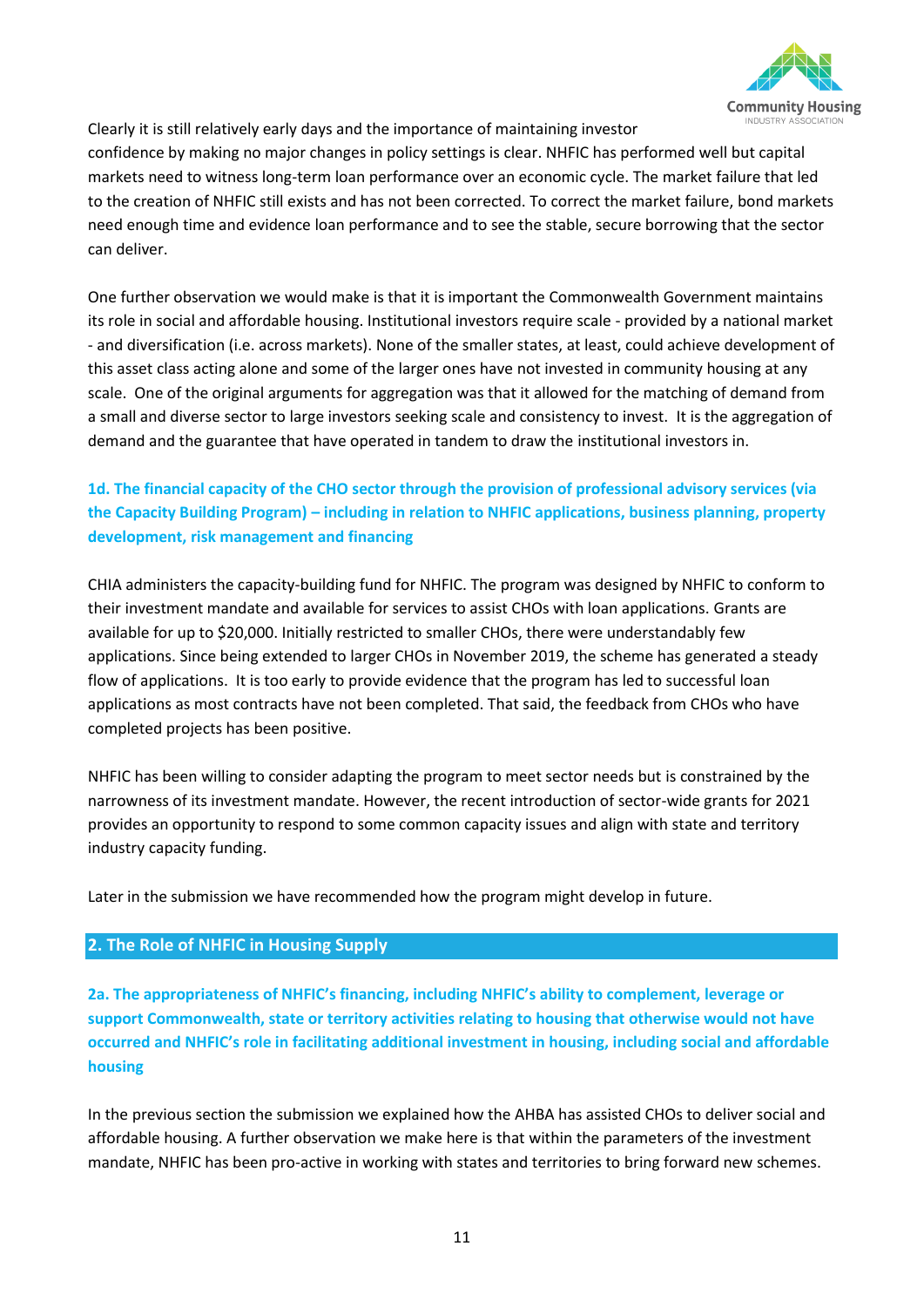

While primarily focused on social housing renewal rather than additional supply the recent partnership with the NSW Government involving CBUS providing subordinate debt is on[e example.](https://www.nhfic.gov.au/media-resources/media-releases/new-social-housing-to-be-delivered-in-innovative-partnership/)

CHIA was not party to the thinking that underpinned the establishment of National Housing Infrastructure Fund (NHIF) but notes a recent agreement with the NSW Government to utilise this facility. There is scope to consider modification of the investment mandate to enable direct equity investments (or loans) and grant into social and affordable housing. (**Recommendation 2).** The model with the NSW Government and CBUS, for example, would be enhanced by a grant contribution from the NHIF to reduce the cross subsidy requirement and enable additional affordable housing.

The budgetary impact of this recommendation should be neutral as grants (currently capped at a total of \$173.5M) are available. Allocating a greater proportion of the NHIF funds to grants could stimulate further interest from superannuation funds in the provision of subordinate debt / equity.

(We have noted the potential for NHFIC to take a more prominent role in stimulating this type of investment under recommendation 7.)

# **2b. Whether the scope of the definition of eligible project proponents and eligible projects for NHFIC financing outlined under the Investment Mandate is effective**

Currently NHFIC requires providers using the AHBA to be registered in the NRSCH or the Victorian and Western Australian regulatory schemes. CHIA supports this restriction as it contributes to investor's mitigation of risk. Not only are CHOs subject to regular compliance assessments that complement NHFIC's own processes but registered entities also need to include 'wind up' provisions in their constitutions that provide investors with confidence that their assets will be taken over by another registered entity.

In the previous section we noted that at least some current investors would be concerned if the AHBA service was extended beyond registered not for profit CHOs. The NRSCH does however, allow 'for profit' entities to seek registration and, we assume, potentially use the AHBA. CHIA believes that lending to such entities should be carefully considered and, if granted, be for the purpose of delivering social and affordable housing.

Some registered Indigenous Community Housing Organisations (ICHOs) are currently excluded from using the AHBA as their constitutions do not allow them to meet the 'wind up' requirements in the NRSCH. Where these ICHOs are registered in 'local schemes' that mirror the NRSCH requirements in all other respects we recommend the Investment Mandate is modified to allow them to use the AHBA. (**Recommendation 3**). This recommendation does not have a budgetary impact.

In Appendix 2 we have summarised the other benefits of using not for profit CHOs - in terms of making best use of public funds. In addition, CHOs are also subject to regulation by the ACNC to ensure they remain mission orientated and also have state and territory contractual obligations to meet. Investor perception of risk will inevitably change if the AHBA includes entities that are not subject to this oversight, which will then feed negatively into bond pricing.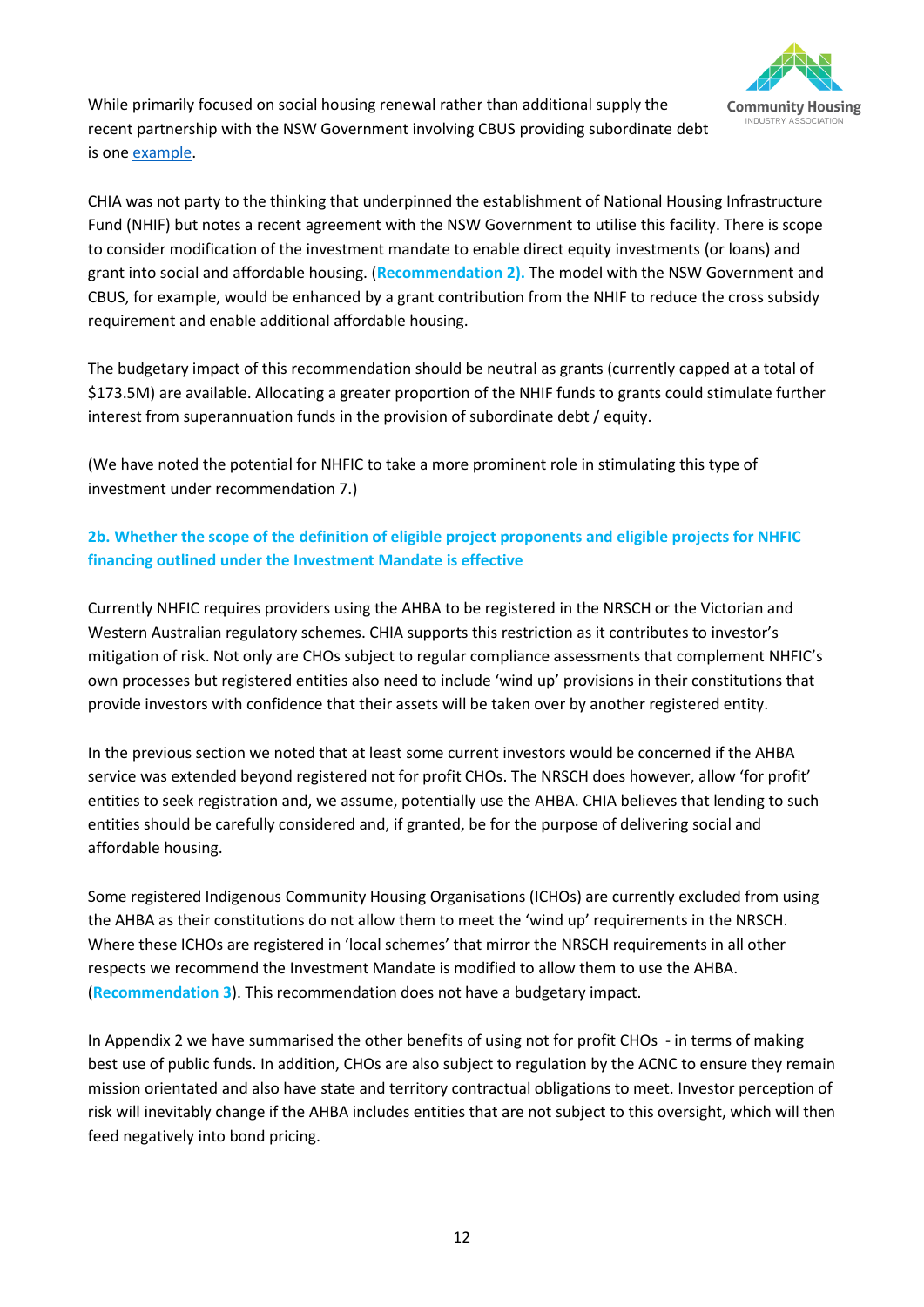

Further, unregulated entities pose additional risk that the government guarantee will be drawn upon. The Federal Government's experience from administering NRAS provides evidence of the risks, with only non-registered entities having committed serious breaches of the scheme's compliance standards.

# **2c. The suitability of the government guarantee for NHFIC's liabilities, including its bond issuances**

The government guarantee has been critically important in attracting investor interest in NHFIC's bond issuances. While it is difficult to estimate the impact on pricing, officials at the THFC told CHIA that as a rule of thumb such a measure typically achieves a 1% reduction in interest rate. The beneficial potential of an intermediary underpinned by a guarantee was clear from the research that underpins the AHBA.

Fixed income investors need to be convinced of the low risk of any new investment. The government guarantee is a cost effective (cheap) way for the Commonwealth Government to signal social and affordable housing is a safe haven. As one superannuation fund told us 'the Government guarantee provides NHFIC with pricing close to Government issued bonds, access to 10+ year funding (note there are very few non-Government bonds over 10 years) and volume'. They went on to say that if the bonds did not have such a guarantee 'they would not fit into our Fixed Interest portfolio which only has Government issued or Government guaranteed bonds in it. 'Our credit portfolio has a target of 2% p.a. over bank bills so to invest in the bonds and hold them in the credit portfolio we would need a much higher credit spread.'

CHIA notes that the guarantee is in place until at least 2023. We strongly support the Commonwealth Government's recent decision to increase the cap and the positive signal this sends to investors. The sector needs confidence that NHFIC will be able to lend when it presents compliant proposals and will not be constrained by the level Commonwealth guarantee provided. This uncertainty is concerning from a new project basis and a refinance basis. The Commonwealth should provide this certainty.

CHIA thus recommends that the Commonwealth commits to further increases in the cap and extension of the guarantee beyond 2023, until alternative measures that secure similar pricing are put in place. **(Recommendation 4)** There is a very small cash impact attached to this recommendation. Increasing the cap by \$1 Billion in the recent Federal budget had a small balance sheet impact - [Budget Paper No. 2:](https://budget.gov.au/2020-21/content/bp2/download/bp2_complete.pdf)  [Budget Measures](https://budget.gov.au/2020-21/content/bp2/download/bp2_complete.pdf) p161.

The EY report cited earlier notes that the absence of consistent national regulation of the sector is one reason that the guarantee is necessary. As they write:

'*There are different regulators and sector regulatory complexities in regards to the perfection of security interests that are ambiguous and need resolution to successfully deliver a BA that meets the stated objectives. A nationally consistent framework - in application and intent - that enables an appropriate framework for the management of lenders' security interests is required. National CHP governance and financial deregulation also needs to be applied consistently across State and Territory jurisdictions to provide Investor confidence that the regulatory safety-value is functional. Government support therefore has to bridge the gap between capital markets requirements, the standalone creditworthiness and debt needs of CHPs and the unique Australian regulatory and policy environment'.*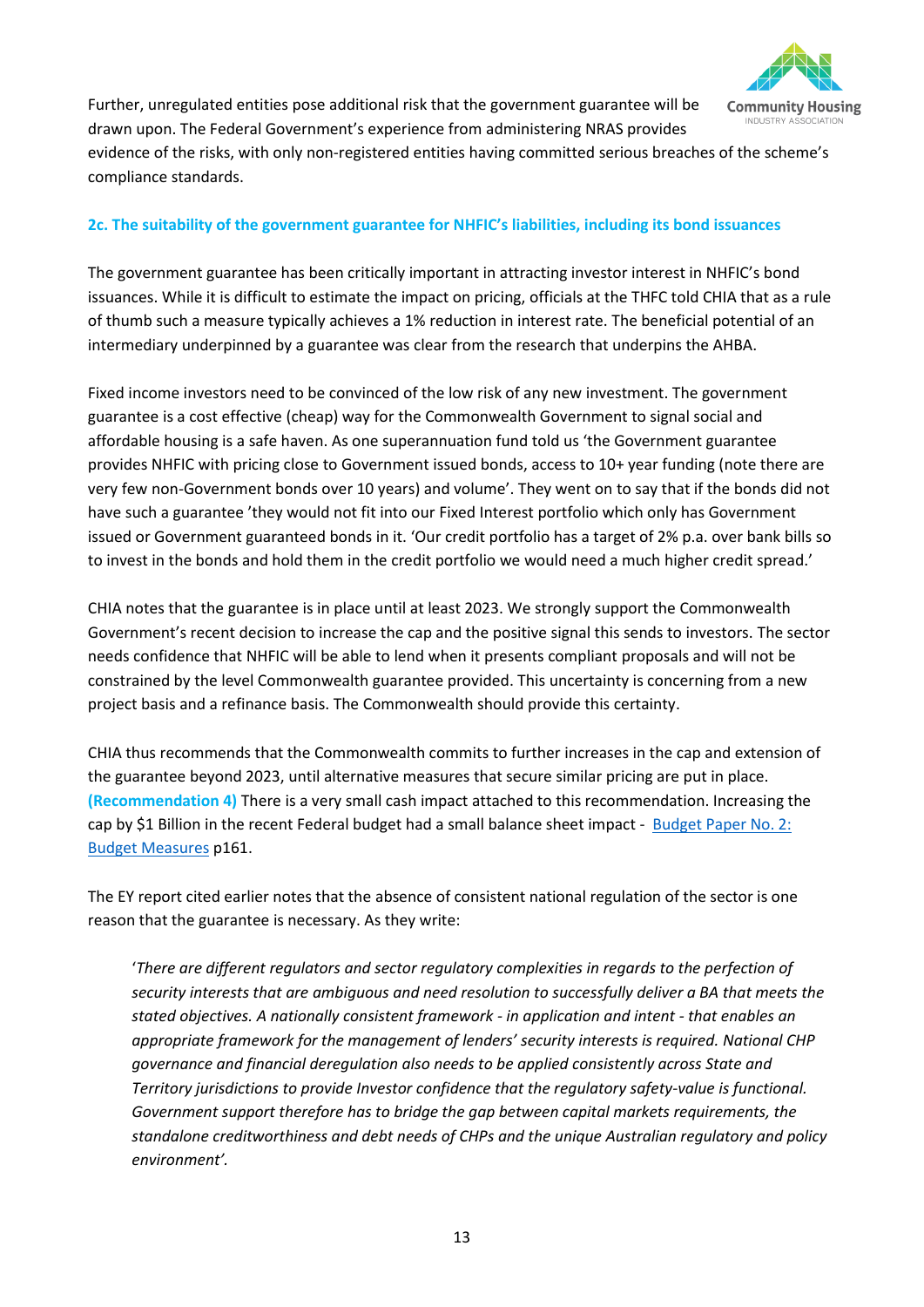

EY echoed the AHWG which recommended that:

'*the Commonwealth and State and Territory governments and the community housing sector work*  together to develop and implement a uniform and nationally applied regulatory framework that *supports the implementation of a bond aggregator'. Specifically, they identified the need to facilitate the entry of Western Australia and Victoria into a suitably strengthened National Regulatory System for Community Housing to the extent required to enable the bond aggregator to lend into those jurisdictions in a way that maximises investor confidence*'.

In the UK, THFC officials have confirmed to CHIA the importance of effective and highly professional regulation in boosting investor confidence, highlighting the associated scope for providing 'early warning' of potential problems via the regular and in-depth reporting function of the English regulator.

The NRSCH review seems to have stalled with the outcomes unclear. CHIA recommends that the Commonwealth Government and state and territory governments re-engage with the review and commit to resolving the issues that appear to be preventing progress to the establishment of a higher powered and genuinely national system. (**Recommendation 5**). Resources were allocated to carry out the review. There will be resource implications attached to creating a genuinely national scheme but the running costs may not be dissimilar to the amount currently spent on the three separate regimes.

# **NHFIC Governance**

In CHIA's submission<sup>5</sup> to the 2018 NHFIC Bill we supported the proposed governance arrangements but, in relation to the skills of board members, suggested there would be merit in ensuring the board has access to expertise and knowledge of the affordable housing sector specifically (clause 18(2)(c)). This recommendation was approved.

We also welcomed the provision for the board to establish advisory committees and suggested establishing a reference group / advisory committee with expertise in affordable housing development and operations. NHFIC has considerable board and executive experience in finance and property but little specifically in this area. CHIA believes such a committee would usefully formalise the arrangements that NHFIC has in place to interact with the industry and provide a forum to resolve issues and take forward modifications and enhancements to its processes. We believe its administration will be minimal.

It would also and allow a sector perspective into forward planning and development of the NHFIC model.

# This could include:

- Planning for end of the bonds' terms -designing the options for refinancing
- Building on the current outcomes framework for assessing bonds, support the development of a standard sustainability reporting framework for social housing that would allow not just NHFIC to provide robust evidence of achievement but also CHOs to demonstrate their 'worth' to a wide range of investors. One [example](https://thegoodeconomy.co.uk/resources/reports/SRS_final-report_2020-11-16-094356.pdf) is the framework developed by the Good Economy and supported by 39 UK housing associations and 31 investors including THFC and NAB
- a potential role in facilitating equity investments

<sup>5</sup> [2018-1-22-submission-on-NHFIC-Bill.pdf \(communityhousing.com.au\)](https://www.communityhousing.com.au/wp-content/uploads/2018/08/2018-1-22-submission-on-NHFIC-Bill.pdf?x67653)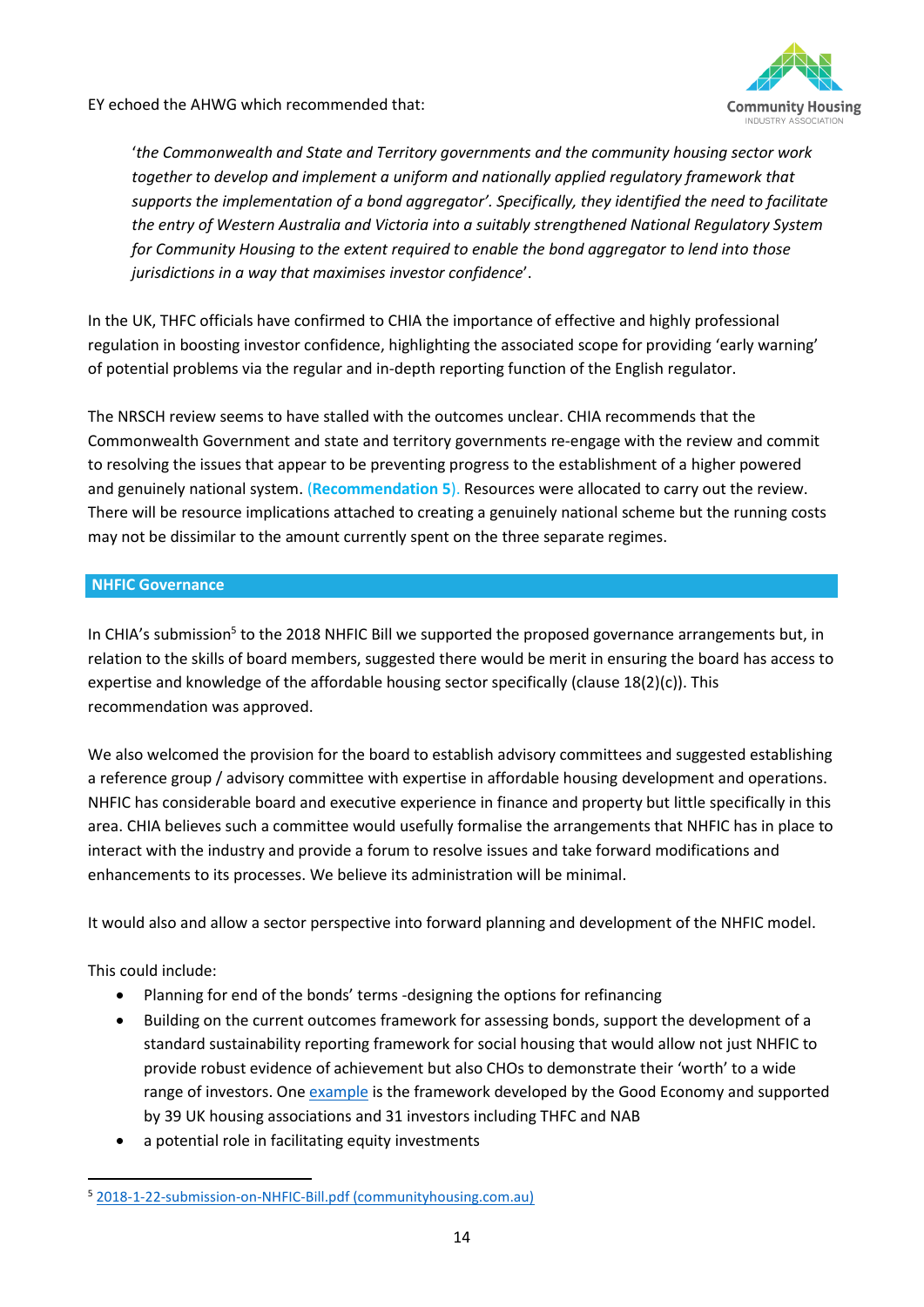• contributing to its research agenda. (**Recommendation 6**)



# **The Future of NHFIC**

We do not believe this review is an appropriate vehicle for significant changes to the way NHFIC operates. Our reasons are as follows:

- The review was programmed over a short (and holiday) period and has not enabled in-depth consultation
- NHFIC has delivered excellent initial outcomes and its core function the AHBA requires policy certainty if it is to successfully create a secure long standing market for social housing bonds
- Many of the actions that would enable more social and affordable housing to be constructed do not lie with NHFIC but with the Commonwealth Government as well as with, state and territory governments

The benefits NHFIC has brought to the community housing sector has led us to begin identifying how it could evolve.

There are undoubtedly ways in which it could facilitate equity / capital injections into community housing and CHIA along with other organisations are working up proposals along these lines.

NHFIC could also strengthen its industry development role and allow the sector more influence in how this is driven. The model adopted by the Canadian Housing and Mortgage Corporation (CMHC) - [The](https://www.cmhc-schl.gc.ca/en/nhs/community-housing-transformation-centre)  [Community Housing Transformation Centre is](https://www.cmhc-schl.gc.ca/en/nhs/community-housing-transformation-centre) worth exploring.

The CMHC also provides examples of the roles NHFIC might take on. There would be merits in NHFIC building on its current functions to becoming Australia's National Housing Agency.

At this stage CHIA recommends that the potential future direction of NHFIC is the subject of further (and substantial) engagement with all stakeholders. At this stage it would be premature to predict the additional costs involved. (**Recommendation 7)**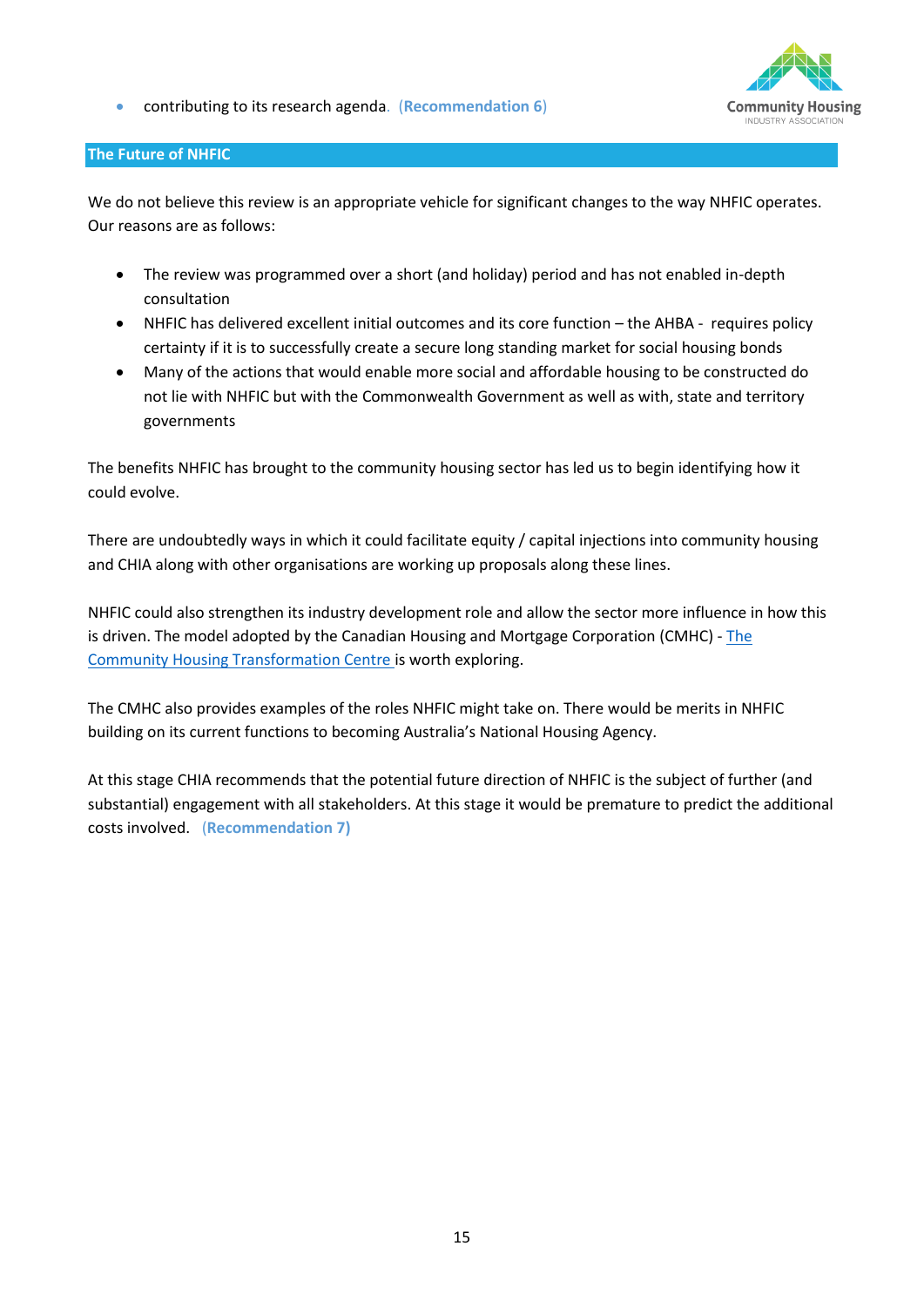

#### **Appendix 1: Meeting Australia's housing needs**

The AHWG recognised that Australia is facing a massive housing challenge. The proportion of Australia's dwellings that are social housing has declined significantly over the last 25 years at a time when market housing has become much less affordable. There is mounting evidence of Australia's shortfall of housing affordable to households in the bottom two income quintiles. Research commissioned by CHIA NSW and Homelessness NSW in 2016, which built on prior AHURI research, identified a shortfall of over 650,000 homes across Australia affordable to households in the bottom two income quintiles. Accounting for projected household growth to 2036, more than one million additional social/affordable rental homes will be needed to meet the needs of these lower income households over the next 20 years<sup>6</sup>. The failure to supply sufficient homes compounds housing stress, again amply demonstrated by other robust research and analysis. We draw on a few examples below:

- More than half of the of low-income households in rental housing some 1.3 million people face housing costs exceeding 30% of their income, leaving them without enough remaining funds for essentials like food and clothing<sup>7</sup>.
- The private rental market has not supplied enough dwellings at rents (i.e. \$202 or less per week) affordable to households in the bottom income quintile. By 2016 the national deficit of such dwellings had risen to 212,000. While the situation for private renters in the second lowest quintile is less extreme, the availability of homes affordable to this group (i.e., rented at below \$355 per week) is substantially compromised by such homes being occupied by higher income earners.<sup>8</sup>
- Using the projected number of households in Australia (ABS 2015) the number of social housing dwellings per 100 households has declined from 5.1 per 100 households in 2007–08 to 4.6 in 2017– 18<sup>9</sup>. No reliable figures exist on the additional new social and affordable homes currently planned for the next five years but even on optimistic assumptions it is highly unlikely to exceed 10% of what is required. Factoring in the loss of affordable homes through the expiry of incentives awarded under the National Rental Affordability Scheme (NRAS) and other time limited schemes, as well as continued public housing sales and demolitions, the prospective net increase in social and affordable homes over the next five years is likely to be barely above zero. Unless there is a change of course by Australian governments, social and affordable housing provision per capita will continue to contract, just as it has for the past 25 years. The recently announced Victorian Government Big Housing Build is one recent positive sign of activity.

<sup>6</sup> Troy L, van den Nouwelant R, Randolph W (2018) Filling the Gap - Estimating need and costs of social and affordable housing delivery http://communityhousing.org.au/wp-content/uploads/2019/03/Modelling\_costs\_of\_housing\_provision\_FINAL.pdf

<sup>7</sup> Productivity Commission (2019) Vulnerable Private Renters: Evidence and Options

<sup>8</sup> Hulse, K., Reynolds, M., Nygaard, C., Parkinson, S. and Yates, J. (2019) *The supply of affordable private rental housing in Australian cities: short-term and longer-term changes*, AHURI Final Report No. 323, Australian Housing and Urban Research Institute Limited, Melbourne, https://www.ahuri.edu.au/research/final-reports/323, doi:10.18408/ahuri-5120101.

<sup>9</sup> https://www.aihw.gov.au/reports/housing-assistance/housing-assistance-in-australia-2019/contents/social-housingdwellings#sh1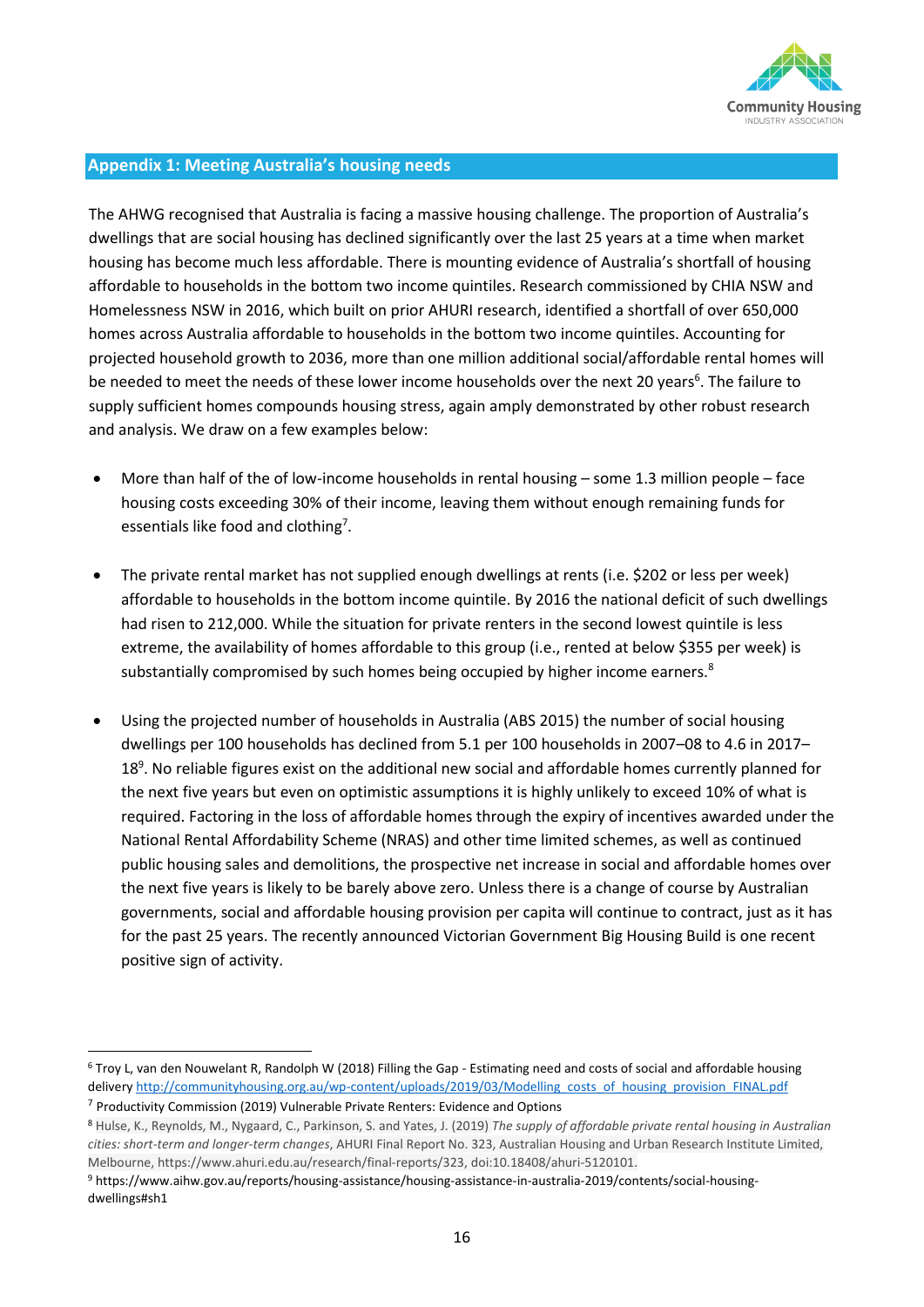

- A more meaningful measure of the decline in social housing supply is the reduction INDUSTRY AS in the annual number of such properties being let to new tenants. This results from the decline of gross provision (see above), from the reduced number of newly built homes coming onstream, and from the contracting availability of affordable 'move on' accommodation (meaning fewer existing tenants have the capacity to transition into the private market). Therefore, '*Considering both public housing and community housing, the gross number of social rental lettings dropped from 52,000 in 1997 to 35,000 in 2017 – an absolute decline of a third<sup>10</sup> . Pro rata to population, this represents an effective reduction in social housing supply of some 50%' (UNSW City Futures Research Centre submission to Parliamentary Inquiry on Homelessness 2020).*
- In [Social housing as infrastructure: an investment pathway \(ahuri.edu.au\)](https://www.ahuri.edu.au/__data/assets/pdf_file/0025/29059/AHURI-Final-Report-306-Social-housing-as-infrastructure-an-investment-pathway.pdf) the authors estimated that, 'to simply prevent further deterioration in the current level of social housing shortfall, of over 430,000 dwellings (manifest need plus evident need) there is a need for a national program producing just over 290,000 homes over the projection period, or nearly 15,000 per year'. At best we are building roughly 3,000 social and affordable housing homes annually but many of these are simply replacing existing dwellings.

At the Federal level the government's infrastructure agency Infrastructure Australia in its 2019 Audit<sup>11</sup> has recognised that '*access to safe, adequate and affordable housing is a crucial foundation for enabling a person's physical and mental health and wellbeing. Without access to appropriate housing, people are unable to focus on other aspects of their lives (such as health, education and employment) and are unable to contribute productively to society*' and that many Australians currently do not have their housing needs met by the market. The audit clearly outlines the problem - i.e., that '*the social housing system suffers from a lack of funding, an ageing housing stock with high maintenance needs, increased demand due to housing affordability issues, insufficient funding to increase the supply of dwellings in the system, and tenants with increasingly diverse needs'.*

<sup>10</sup> Pawson, H., Milligan, V. & Yates, J. (2020) Housing Policy in Australia: A case for system reform; Singapore: Palgrave Macmillan <sup>11</sup> https://www.infrastructureaustralia.gov.au/publications/australian-infrastructure-audit-2019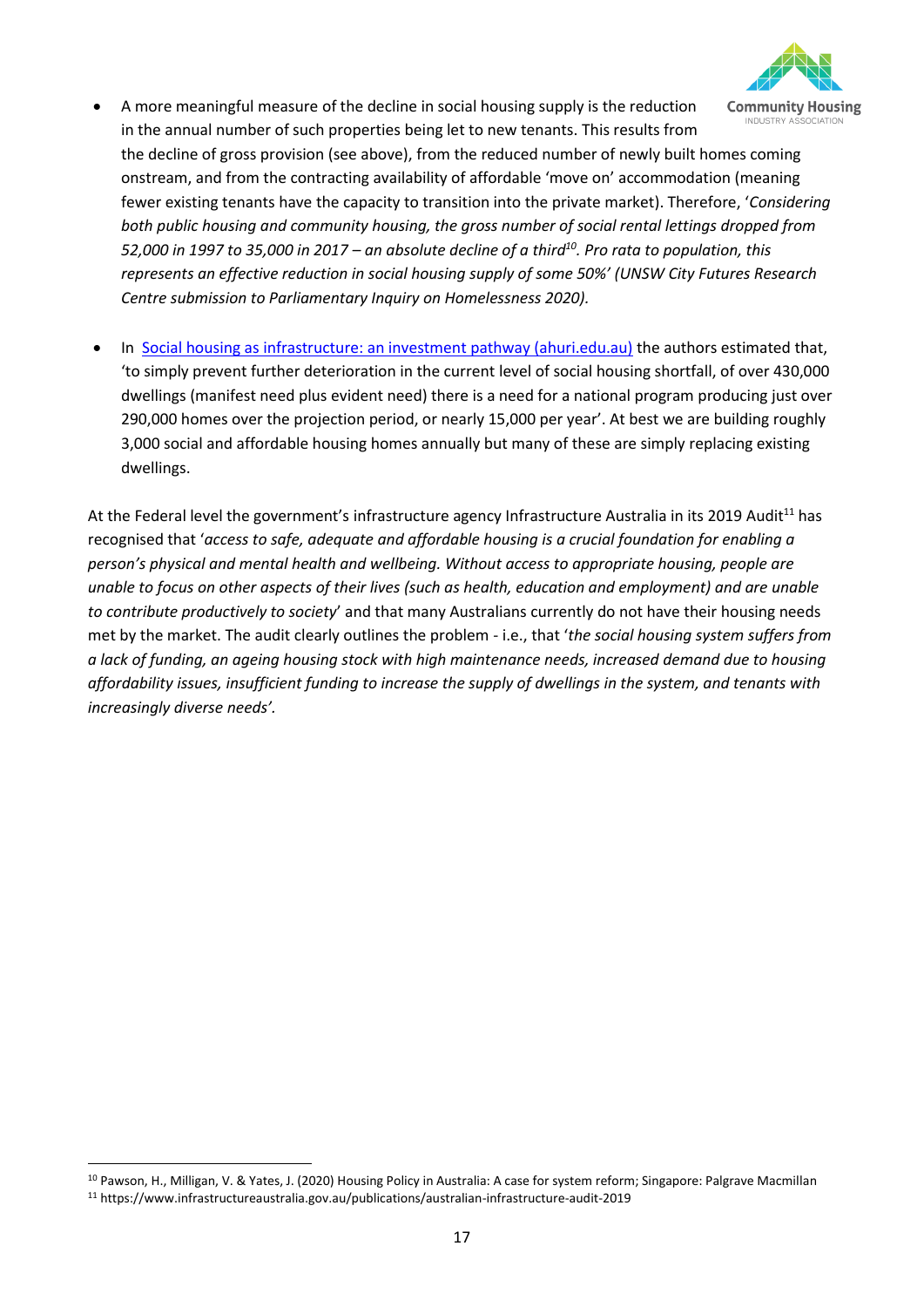

# **Appendix 2: The Community Housing Industry and its role in the housing system**

Not-for-profit CHOs are a critically important part of Australia's housing system. The number of homes managed by the community housing sector has more than tripled in recent years (from 32,300 in 2006, to 100,200 dwellings in 2019: a 210% increase or 67,900 dwellings<sup>12</sup>). The increase in dwellings has largely come from transfers of ownership or management of public housing dwellings to community housing organisations, though larger CHOs have used government subsidy programs to construct new homes. In 2020 the community housing sector owns and / or manages almost 25% of total social housing and while their development pipeline is small, CHOs are adding the lion's share of all housing affordable to households in the lower two income quintiles.

There are circa 552 CHOs across Australia, and they differ substantially in size and scale. The largest 38 providers manage 82.5% of homes and while the average size of these larger community housing portfolios is 2,357 there are many far smaller organisations. However, despite this diversity, the mission and ethos of those that are charitable are similar. In addition, they operate within a regulatory and policy system that sets overall objectives, places constraints on their operations and directs a substantial amount of what they can do.

The Report on Government Services (ROGS) provides evidence that CHOs overwhelmingly allocate homes to the most disadvantaged groups on the social housing waiting list. Table 18A.17 shows that almost 82% of allocations in 2017/18 went to priority need groups. This means people who were not only eligible in terms of having very low incomes, but also assessed as affected by other serious disadvantage(s) impeding their ability to secure suitable housing in the private market. The ROGS also provide evidence (Table 18A.42) that CHO tenants are consistently pleased with their homes and services, with around 80% reporting they were satisfied or very satisfied in each of the last three National Social Housing Surveys.

The development of new social and affordable housing requires government subsidy to make it stack up. Put simply, revenue from rents set at levels affordable to low income Australians is insufficient to cover both the ongoing operating costs – management and maintenance – and development loan repayment associated with land acquisition and construction costs. This is commonly described as the development projects 'funding gap'. The Affordable Housing Working Group set up by the Prime Minister when he held the position of Treasurer, explains the position well in its last report<sup>13</sup>.

The subsidy required to fill the funding gap will vary depending on the location and type of housing concerned.<sup>14</sup> In general, variations in the unit cost of development are mainly attributable to the varying cost of land; construction costs vary less across the country. In an environment where subsidy is in short supply, CHOs need to build high quality dwellings but also ensure costs are kept to a minimum and that we maximise the numbers of dwellings constructed.

<sup>12</sup><https://www.aihw.gov.au/reports/housing-assistance/housing-assistance-in-australia-2020/contents/social-housing-dwellings> <sup>13</sup> <https://treasury.gov.au/sites/default/files/2019-03/170921-AHWG-final-for-publication.pdf>

<sup>&</sup>lt;sup>14</sup> Troy L, van den Nouwelant R, Randolph W (2018) Filling the Gap - Estimating need and costs of social and affordable housing delivery http://communityhousing.org.au/wp-content/uploads/2019/03/Modelling\_costs\_of\_housing\_provision\_FINAL.pdf